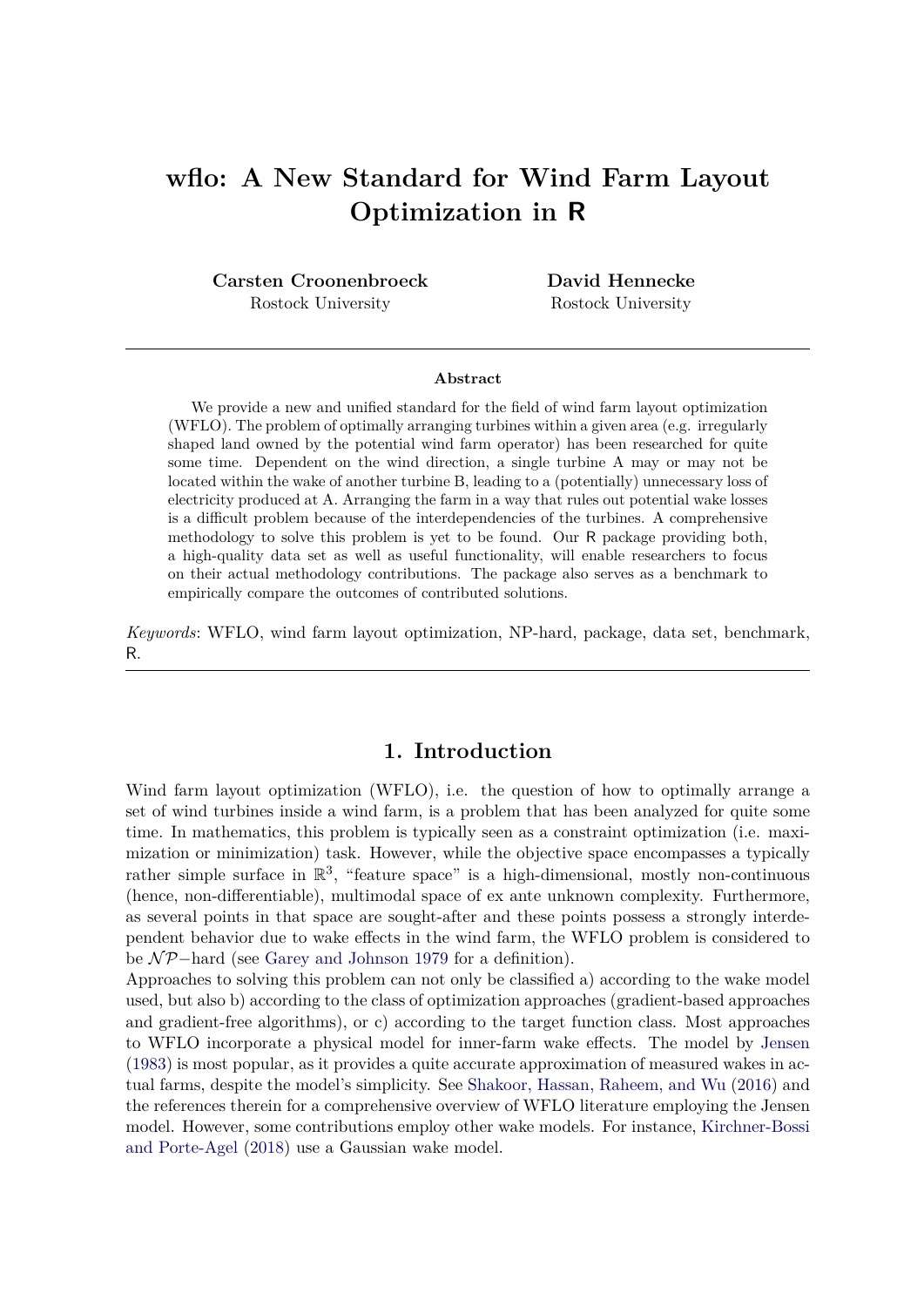Most optimizers employ gradient-free methods, as these methods (e.g. metaheuristic algorithms such as genetic algorithms (GA) or simulated annealing) perform fairly well at exploring the feature space, given that this space is not of too high dimension. For example, [Chen, Li, Jin, and Song](#page-24-4) [\(2013\)](#page-24-4), [Park, An, Lee, Jung, and Lee](#page-24-5) [\(2019\)](#page-24-5), and [Yang, Kwak, Cho,](#page-25-0) [and Huh](#page-25-0) [\(2019\)](#page-25-0) use these methods. Higher-dimensional spaces however are the domain of gradient-based approaches, as [Thomas and Ning](#page-25-1) [\(2018\)](#page-25-1) point out.

Many researchers use wind farm efficiency or annual energy production (AEP) as their target function, e.g. Park *[et al.](#page-24-5)* [\(2019\)](#page-24-5). However, a more realistic approach considers what wind farm operators are really after: Earning money. Therefore, as [Giovanni](#page-24-6) [\(2019\)](#page-24-6) points out, AEP maximization is not an immediately meaningful goal. Instead, researchers recently tend to use economically driven target functions. [Wu, Zhang, Wang, Wang, and Feng](#page-25-2) [\(2020\)](#page-25-2) use a profit-driven function, which also enables them to flexibly incorporate cost or revenue influencing drivers of the optimization problem, e.g. inner-farm wiring. As an alternative, Yang *[et al.](#page-25-0)* [\(2019\)](#page-25-0) discuss wake effect uniformity instead of AEP or profit maximization as an alternative target.

[Antonini, Romero, and Amon](#page-24-7) [\(2020\)](#page-24-7) point out the complex terrain aspects of the WFLO problem, an issue that [Thomas and Ning](#page-25-1) [\(2018\)](#page-25-1) try to relax. However, as this is just a means of modifying the problem at hand to ease its handling, it even emphasizes the necessity for a unified setting and goal in order to focus on the methodology to solve that goal. Thus, researchers even start WFLO competitions to have participants compete on a unified setting. [Baker, Stanley, Thomas, Ning, and Dykes](#page-24-8) [\(2019\)](#page-24-8) show the outcome of such a competition. Their competition does not only provide a unified target and unified data, it also serves as a benchmark that every participant can use to evaluate his/her own methodology idea/contribution.

Using R by [R Core Team](#page-24-9) [\(2017\)](#page-24-9), package **windfarmGA** provides a genetic algorithm implementation to deal with WFLO. The methodology can be explored at [https://windfarmga.](https://windfarmga.shinyapps.io/windga_shiny/) [shinyapps.io/windga\\_shiny/](https://windfarmga.shinyapps.io/windga_shiny/) as well. However, as this is an approach at solving the problem, it still does not fully describe the problem itself, nor does it provide a data set or a benchmark. At this point, package **wflo** (see <https://CRAN.R-project.org/package=wflo>) comes into place: It provides high-quality and highly accurate data, which can be used for both, developing a methodology as well as benchmarking it. It does not, however, provide an actual optimization solution. **wflo** is merely a sandbox for solution researchers. The package also provides a set of modular functions around the WFLO problem, providing an economically driven target function implementing Jensen's multiple and partial wake effects model, plug-in functions for cost and revenue and a set of parameters. In this article, we discuss the components of package **wflo** and its intended usage in great detail. Section [2](#page-1-0) presents the data and sheds light on the functions and their utility. Section [3](#page-6-0) provides usage examples and section [4](#page-13-0) draws a brief conclusion.

## **2. Data and Functions**

#### <span id="page-1-1"></span><span id="page-1-0"></span>**2.1. Data Description**

Package **wflo** deals with a high-quality data set available in a list object **FarmData** after the package is installed and loaded within R. The data stem from DWD (Deutscher Wetterdienst, German Meteorological Service) and NASA (National Aeronautics and Space Administration,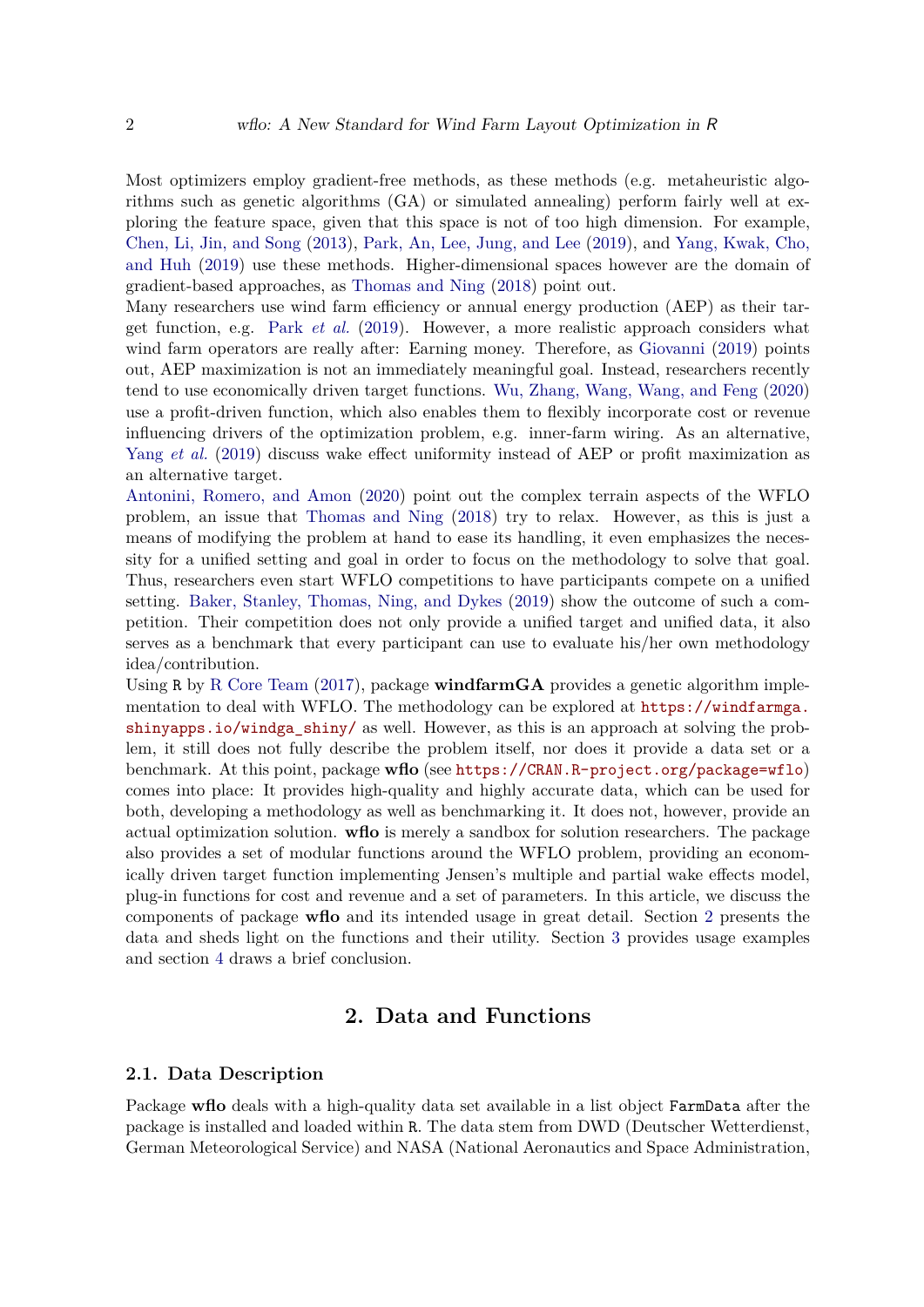SRTM data set, Shuttle Radar Topography Mission) and have been preprocessed, i.e. the meteorologic measurement station data are spatially interpolated using Geographic Information System  $(GIS)$  software<sup>[1](#page-2-0)</sup> and the wind direction data are temporally averaged by transforming polar coordinates to cartesian coordinates and then computing the vector averages.

The package comes with a subset of the entire data set. Due to  $CRAN<sup>2</sup>$  $CRAN<sup>2</sup>$  $CRAN<sup>2</sup>$  package size limitations, it is not possible to enclose the entire data set within the package. However, the full data set can be downloaded conveniently using the built-in function AcquireData(). As a parameter, the function accepts the directory to where the file will be saved. For example, the user may choose to use the current working directory obtained via getwd() as a target directory. After file FarmData.RData is downloaded, it is loaded automatically. While the reduced, built-in data set is accessible via list object FarmData, once the full data set is available, it replaces the built-in data set by being embedded into user writeable environment e, easily accessible via e\$FarmData. Therefore, one object does not mask the other. All subsequent functions check for the full data set being present in environment e accordingly. On load, the package checks whether the file is present in the current working directory and if so, loads the file automatically. Otherwise, **wflo** automatically falls back to basic mode, using the built-in data set. The functionality described in this article works perfectly with the built-in data set. Downloading the full file is only necessary for cross-checks or advanced tests of a self-implemented optimizer. WFLO research is perfectly possible with the built-in data set.

List object FarmData (or e\$FarmData) has seven slots. Each of them contains a matrix that has  $4.400 \times 3.250$  elements in full mode and  $25 \times 25$  elements in basic mode (built-in data set). The subset in basic mode is "carved" out of the entire data set at position [2000:2024, 2000:2024], so it is nested in the full data set. The  $4,400 \times 3,250$  elements in full mode cover the entire area of Germany. They represent a raster data set at a rather accurate resolution of  $200 \times 200$  meters. Slot 1 of the list object, named AdjustedYield, contains adjusted potential AEP ("yield") for German onshore sites. AEP is computed based on FGW technical guidelines (Fördergesellschaft Windenergie und andere Dezentrale Energien, support organization for wind energy and other types of decentralized energy). Those technical guidelines are mandatory to use in Germany, are stipulated in the German Renewable Energy Act [\(EEG 2017\)](#page-24-10), and are obtainable at <https://wind-fgw.de/shop/technical-guidelines/?lang=en>. The guidelines themselves are based on IEC 61400-12-1, the international standard on "power performance measurements of electricity producing wind turbines" by the International Electrotechnical Commission, IEC. According to [EEG](#page-24-10) [\(2017\)](#page-24-10), AEP computed that way must be multiplied by a correction factor. That factor is based on a specific location's quality in order to compensate for several market regulations in Germany. Users can interpret the contained values immediately as AEP in "megawatt hours per year" (MWh/a), however we decide to name that variable *adjusted* yield, as researchers computing AEP on their own may obtain slightly different values. Figure [1](#page-7-0) visualizes the data.

Slot 2, named WindSpeed, contains temporally averaged wind speed in meters per second (m/s), while slot 3, named WindDirection, contains temporally averaged wind direction in degrees (azimuth). Figure [2](#page-15-0) presents both in a joint image. Slot 4, named SDDirection, contains the standard deviations of wind directions after temporally averaging. So far, stan-

<span id="page-2-0"></span><sup>&</sup>lt;sup>1</sup>We use the inverse distance weighted (IDW) method, see [https://desktop.arcgis.com/en/arcmap/10.](https://desktop.arcgis.com/en/arcmap/10.3/tools/3d-analyst-toolbox/how-idw-works.htm) [3/tools/3d-analyst-toolbox/how-idw-works.htm](https://desktop.arcgis.com/en/arcmap/10.3/tools/3d-analyst-toolbox/how-idw-works.htm) for documentation.

<span id="page-2-1"></span><sup>&</sup>lt;sup>2</sup>Comprehensive R Archive Network, the worldwide repository network for R packages.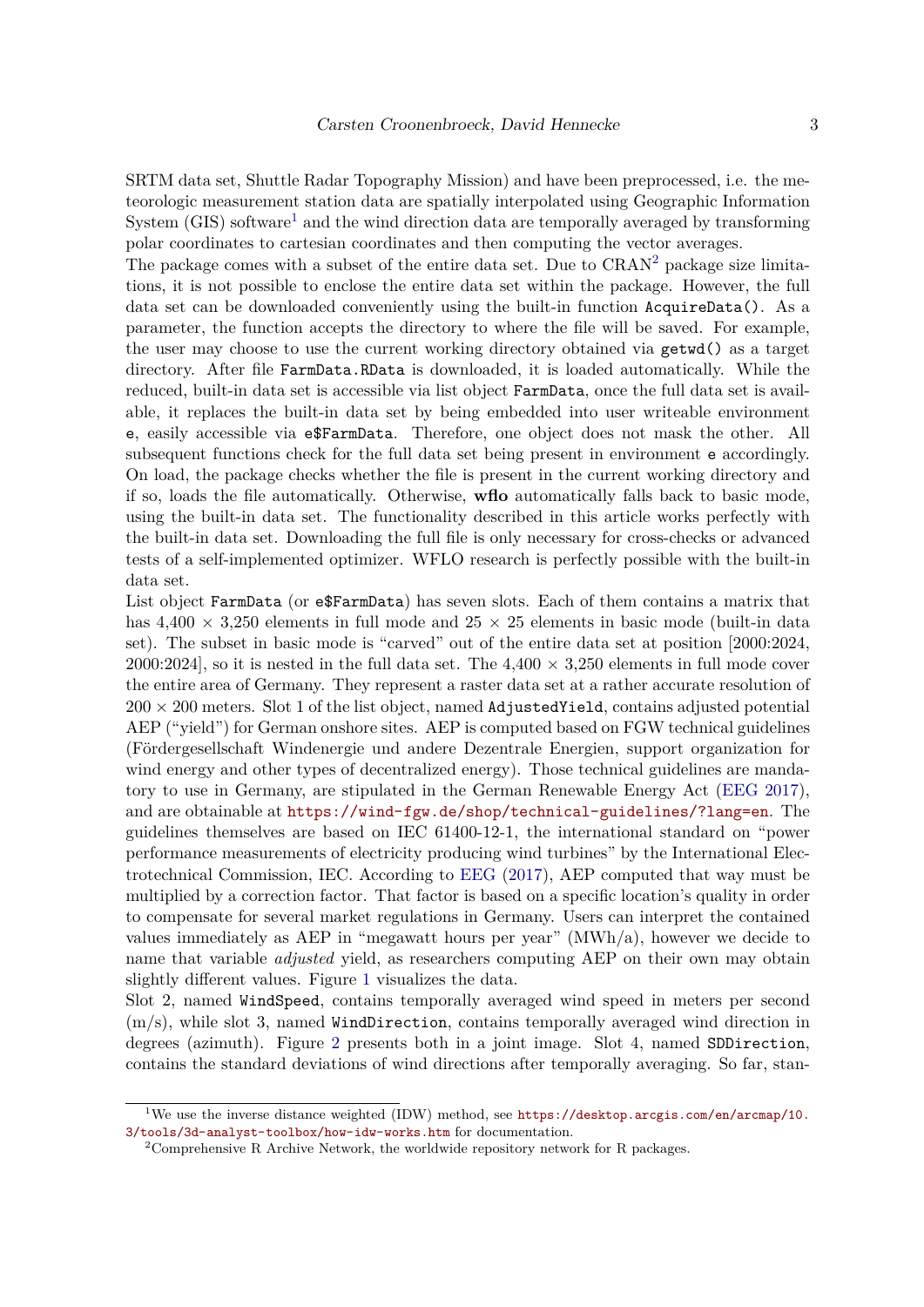dard deviations are not used anywhere in the package. However, they may provide important insight into the volatility of wind directions at each point and may thus be relevant for, e.g., computing confidence bands. Slot 5 (Elevation) holds the terrain elevation in meters, slot 6 (Slope) provides terrain slope in degrees, and slot 7 (SlopeDirection) gives the direction of hillside, in degrees as well. Figure [3](#page-16-0) presents a joint image plot for the data in the seven slots (built-in data set).

The second data object in the **e** environment installed by **wflo** is **e**\$FarmVars. This list object contains a set of variables required for the functions of **wflo** and, among other things, controls the "data window" of consideration if the full data set is present. \$StartPoint, \$EndPoint and \$Width control which area from the data set is used as the current wind farm area. In general, \$Width describes width (and height, as the area is assumed to be a square) of the area used, in raster points. As the raster resolution is 200 m, the default value of  $\texttt{Width} =$ 25 results in a square of  $5 \times 5$  km. For convenience, e\$FarmVars also contains the farm size in meters in its variable \$MeterWidth, which is computed as

$$
e$FarmVars$MeterWidth <- e$FarmVars$Width * 200. \tag{1}
$$

In full mode (downloaded data set),  $$StartPoint = 2000$ , while in basic mode (built-in data set),  $$StartPoint = 1$ . In both cases,  $$EndPoint$  is computed based on  $$StartPoint$  and \$Width following

$$
\verb& \# FarmVars\$EndPoint <- \verb& \#5armVars\$StartPoint + \verb& \#5armVars\$Width - 1, (2) \\
$$

which results in e\$FarmVars\$EndPoint = 2024 in full mode and e\$FarmVars\$EndPoint =  $24$ in basic mode. Furthermore,  $e$ \$FarmVars contains \$MeterMinDist, which holds the minimum distance between any two turbines in the wind farm. Its default value is 500 meters. As internally, the wind farm is considered to be a unit square (automatically and irrespective of the current \$StartPoint, \$Width, \$EndPoint, and \$MeterWidth), e\$FarmVars also contains a variable \$MinDist for the minimum distance in unit space as

e\$FarmVars\$MinDist <- e\$FarmVars\$MeterMinDist / e\$FarmVars\$MeterWidth*,* (3)

which consequently defaults to  $500 / 5000 = 0.1$ , i.e. one tenth of the farm square's height or width. e\$FarmVars also contains variables \$z, \$z0, and \$r0, which contain the turbines' hub height in meters (defaults to  $\epsilon$ FarmVars\$z = 100), the terrain's roughness length required for Jensen's wake model (defaults to  $\epsilon$ FarmVars\$z0 = 0.1), and the turbines' rotor radius in meters (defaults to  $\epsilon$ FarmVars $\epsilon$ r0 = 45). Users should adjust these values according to their turbine specifications or use the default values for benchmarking. Variable e\$FarmVars\$Partial is a boolean which controls whether Profit() will compute the partial Jensen wake model (see below). Furthermore, e\$FarmVars contains the variables \$UnitCost and \$Price. \$UnitCost is meant to carry a single turbine's yearly cost. If, for example, total turbine installation costs are 2 mio. EUR and the projected life span of the turbine is 20 years, then the yearly cost is roughly 100,000 EUR, which is also the default value for this item. Additional cost components such as wiring, (non-linear) amortization, maintenance, opportunity cost, or others can be modeled using an alternative cost function which can be plugged in easily (see below). Similarly, \$Price contains the sale price per megawatt hour. This defaults to an empirically reasonable average of 100 EUR. However, if revenue is to be modeled in a more sophisticated fashion than using "constant price times sale volume",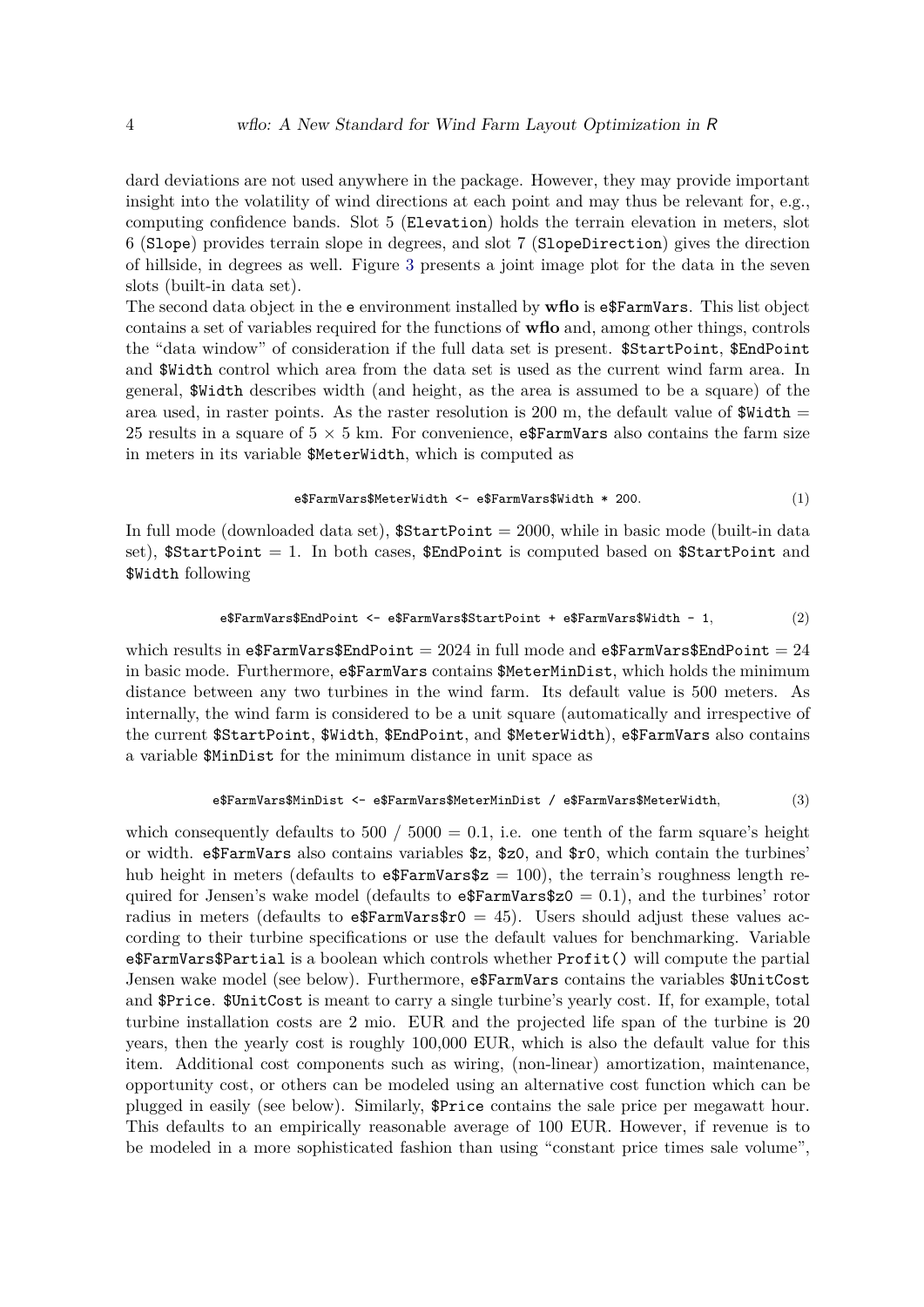the necessary adjustments are easily performed (once again, see below). Finally, e\$FarmVars contains a vector object \$BenchmarkSolution, which holds 40 values (20 pairs of x and y coordinates) representing a setup of 20 turbines within the standard data set terrain. It has been obtained using optimizer genoud() of package **rgenoud** by [Mebane and Sekhon](#page-24-11) [\(2011\)](#page-24-11) and provides a standard of comparison for future optimizers or can be used as starting points for further exploring the feature space.

Changing, say, \$r0 or \$z, but more immediately, \$StartPoint and \$EndPoint, turns the problem into an entirely new setup. For instance, assuming the full data set is present, selecting

```
R> e$FarmVars$StartPoint <- 1800
R> e$FarmVars$Width <- 100
R> e$FarmVars$EndPoint <- e$FarmVars$StartPoint + e$FarmVars$Width - 1
R> e$FarmVars$MeterWidth <- 200 * e$FarmVars$Width
R> e$FarmVars$MinDist <- e$FarmVars$MeterMinDist / e$FarmVars$MeterWidth
```
provides an entirely new (and larger) testing ground. A huge multitude of optimization areas is accessible that way, even allowing to immediately select costal regions, mountain regions, or areas known to be especially apt or unsuitable to wind power plants.

## **2.2. Functions**

The central function to **wflo** is Profit(). It takes a set of points in the unit square (turbine locations) and based on the adjusted AEP in the farm specified via the e\$FarmVars settings object, checks whether the layout is valid (i.e. minimum distances are met for all turbines), computes multiple Jensen wake penalties (and, by default, also the partial wake penalty as originally described by [Frandsen 1992](#page-24-12) and, more recently, by [Abdulrahman and Wood](#page-24-13) [2017,](#page-24-13) taking only partial wake cones coverage of rotor discs into account), generates the total marketable power production of the specified layout, takes cost and sale price into consideration and finally computes the farm's economic profit. Since most numeric optimizers by default operate as a minimizer, Profit() returns the negative profit, i.e. a negative number for positive actual profit values and a positive number if cost is greater than revenue (negative actual profit).

Profit() calls Cost(), which is a stub function only returning the \$UnitCost value from the FarmVars object. For more sophisticated cost components, users should replace the Cost() function by their own cost model. This can be done by embedding another function Cost() in the e environment. Profit() will then operate on it immediately. Note that Cost() must be a function that is provided with x and y (the turbine coordinates in the unit square) and both, x and y, must be  $\in \mathbb{R}^n$ , i.e. both variables are vectors of length n (the number of turbines). An example for such a workflow is given in Section [3.](#page-6-0) Similarly, Yield() is a stub looking up the adjusted AEP based on a given turbine location. If yield or revenue should follow a more sophisticated model, replacing Yield() by that model would be the way to go. Again, a plug-in yield function must be embedded in e, and Profit() will use it accordingly. In contrast to  $Cost(),$  Yield() must be a function provided with x, y, and AEP. Here, x and y must be  $\in \mathbb{R}$ , i.e. single-valued variables for one turbine at a time. AEP will carry the AEP values for the wind farm. The user function is not required to evaluate this, the object is just provided for convenience. Note, however, that according to the calling convention, the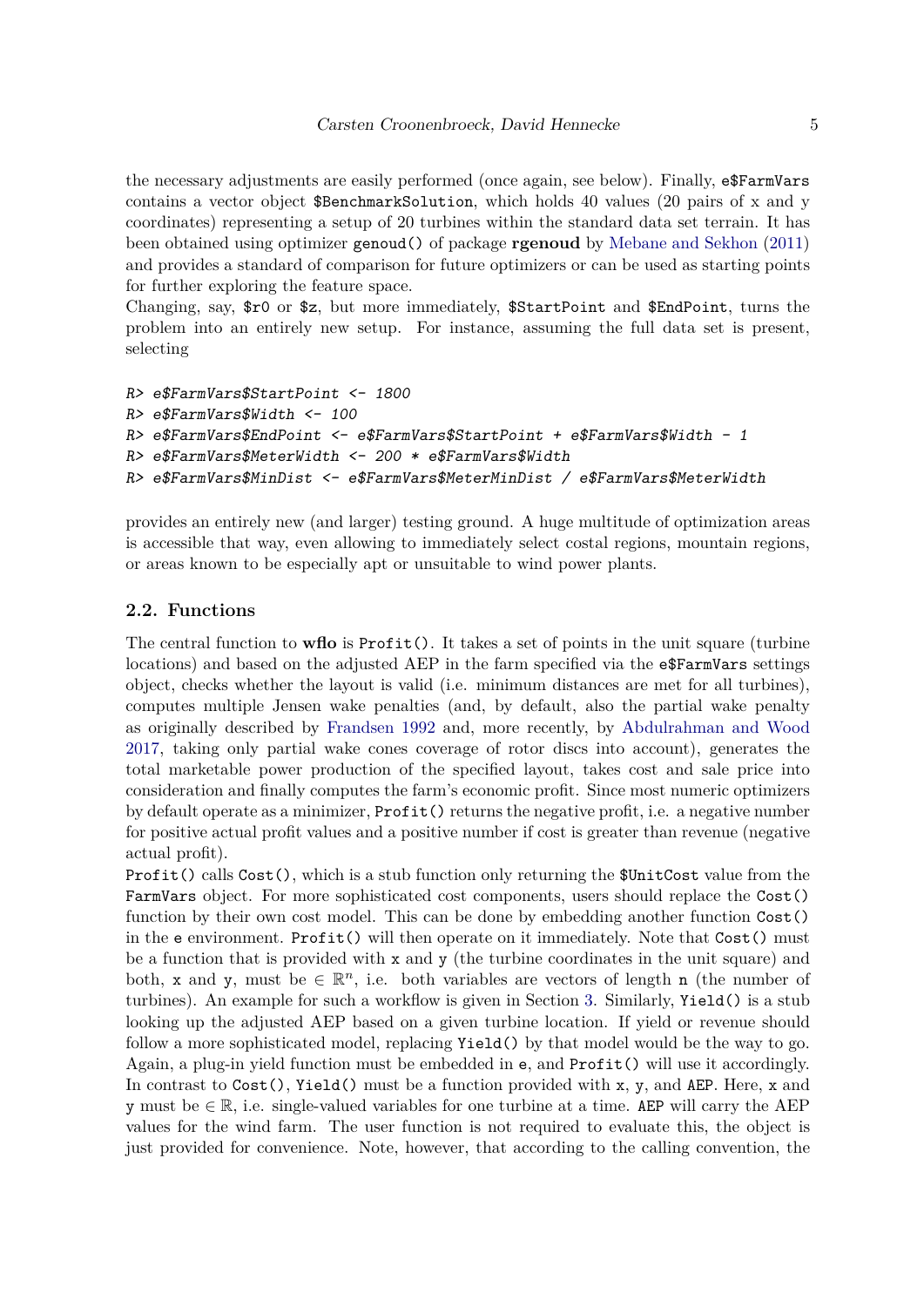function must have a prototype declaration that expects that object.

PlotResult() is a convenience function that takes an optimizer result, i.e. an object as returned by optim(), visualizes the adjusted yield "landscape" in the current wind farm setting, superimposes a contour plot and a vector field representing the wind directions and then draws the provided points (turbines). For example, a usual optimization run can be performed in the first place via

```
R> library(wflo)
R> NumTurbines <- 4
R> set.seed(2763)
R> Result <- optim(par = runif(NumTurbines * 2), fn = Profit,
     + method = "L-BFGS-B", lower = rep(0, NumTurbines * 2),
     + upper = rep(1, NumTurbines * 2), control = list(maxit = 10))
R> Result
$par
[1] 0.00000000 0.18289465 0.83294580 0.36495573 0.03871032 0.03616970
[7] 0.70000036 0.10175124
$value
[1] -2091791
$counts
function gradient
      69 69
$convergence
[1] 52
$message
[1] "ERROR: ABNORMAL_TERMINATION_IN_LNSRCH"
```
Afterward, a call to PlotResult(Result) will produce the image in Figure [4.](#page-17-0) Lighter shades of blue indicate larger values of AEP, darker ones indicate low AEP values. The actual AEP values are also indicated via the contour lines. The area selected represents a rather complex AEP "terrain", a challenging task to optimizers. The light arrows indicate the main wind directions, while the grey arrows add/subtract half the standard deviation to/from the main direction to indicate the direction volatility. The gold dots, finally, show the turbines' arrangement. Figure [5](#page-18-0) shows the alternative testing ground presented in Section [2.1,](#page-1-1) together with a (not necessarily optimal) solution of 20 turbines (gold dots).

Another "post-optimization" result inspection functionality is provided by ShowWakePenalizers(). A call to ShowWakePenalizers(Result), where again Result is the optimizer's output (list object containing at least a "\$par" slot), draws a reduced field (neglecting terrain and contour, yet imposing wind directions) and in gold, draws all points (turbines) that are in the wake of other turbines (called "sufferers" in the plot's legend) while in grey, all points are drawn causing wake effects on other points (called "causers"). The Jensen cones imposed on the sufferers are drawn in red. Figure [6](#page-19-0) shows an example. Using ShowWakePenalizers(),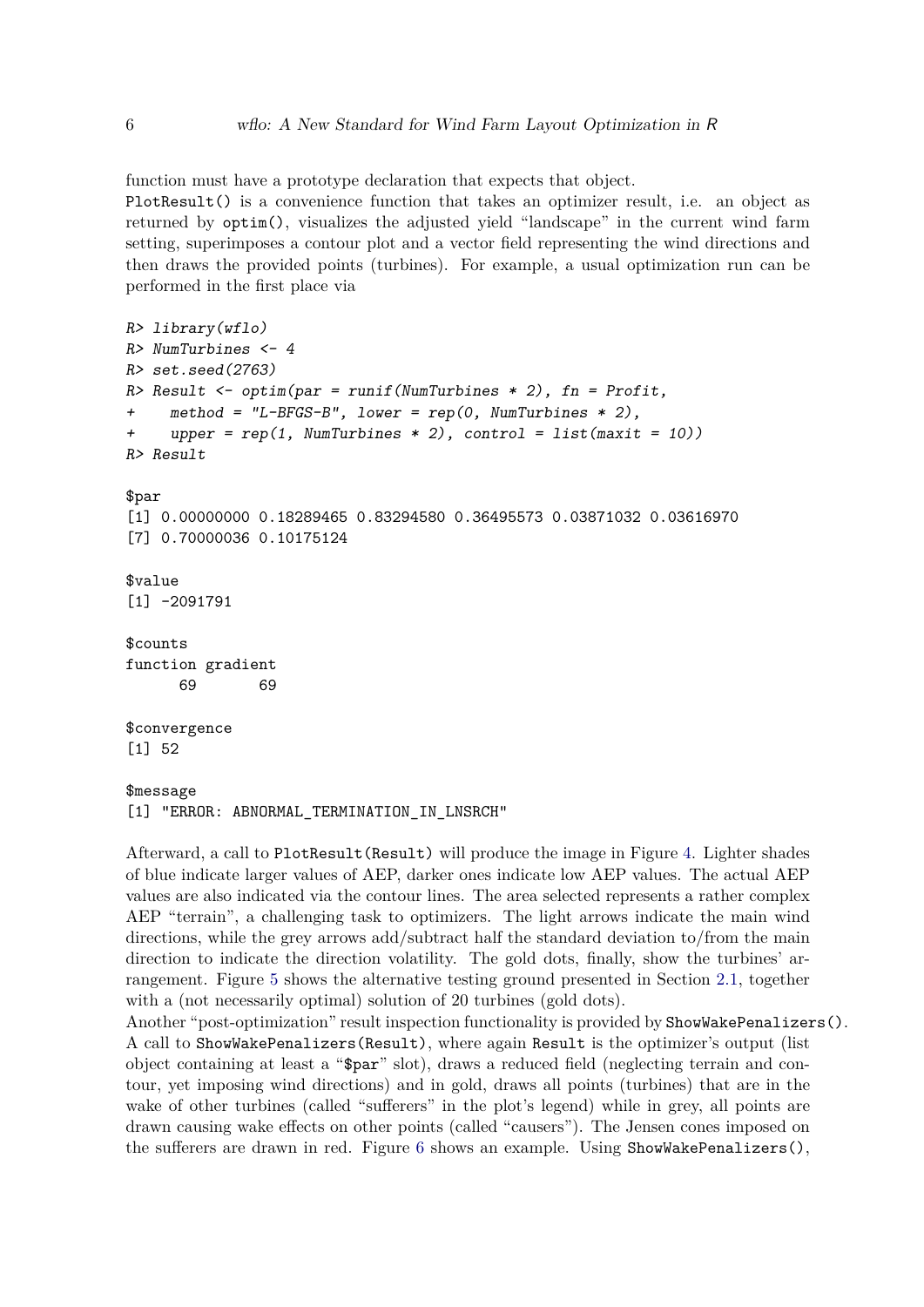it can be easily inspected whether the optimizer puts emphasis on avoiding wake effects or, vice versa, whether an optimizer finds an optimal arrangement *although* it means that some points cause wake effects on others.

Function ProfitContributors() computes the profit contribution of each point (turbine) as a part of an optimization result. That way, the setup location and wake influence of each point can be analyzed in greater detail. Calling ProfitContributors(Result) returns a matrix with two columns and as many rows as points present in the provided list object. The first column represents turbine IDs, the second column contains the respective profit contributions of each point. If the solution provided is valid in terms of the minimum distance criterion, the sum of values in the second column will be identical to the (absolute value of) the returned value of Profit().

## **3. Use Cases**

<span id="page-6-0"></span>It is the foremost intention of **wflo** to be compatible to the R optimization quasi-standard, i.e. optimizers are minimizers, they expect start values and the function to optimize as their parameters and that function is to be provided with nothing but a vector object of values. The optimizer returns a list which contains at least \$par and \$value. With **wflo**, researchers in WFLO can focus on developing and providing a standard-compliant optimizer and use it to measure its performance on the wind farm setting provided by the package. An actual **wflo** workflow of course implies that the user utilizes a self-developed plug-in optimization function. Since none is available here, we merely show a set of sample workflows based on pre-existing optimizers. As can be seen, a **wflo** use case is as simple as just minimizing Profit() using an optimizer. Post-optimization analysis can be performed using PlotResult(), ShowWakePenalizers(), ProfitContributors(), and all arbitrary analysis procedures for optimizers.

In R, most optimizers observe the quasi-standard described above. The only additional requirement for **wflo** is that the optimizer respects box constraints. However, for optimizers that do not, a crude wrapper is presented below. As a first use case, package **nloptr** by [Johnson and Ypma](#page-24-14) [\(2020\)](#page-24-14) provides a controlled random search optimizer (CRS). It can be utilized like this:

```
R> library(nloptr)
R> set.seed(1357)
R> Result <- crs2lm(x0 = runif(NumTurbines * 2), fn = Profit,
+ lower = rep(0, NumTurbines * 2),
+ upper = rep(1, NumTurbines * 2), maxeval = 1000)
R> Result
$par
[1] 0.52618444 0.00000000 0.68254747 0.50788223 0.00763093 1.00000000
[7] 0.99317808 0.00000000
$value
[1] -2445920
```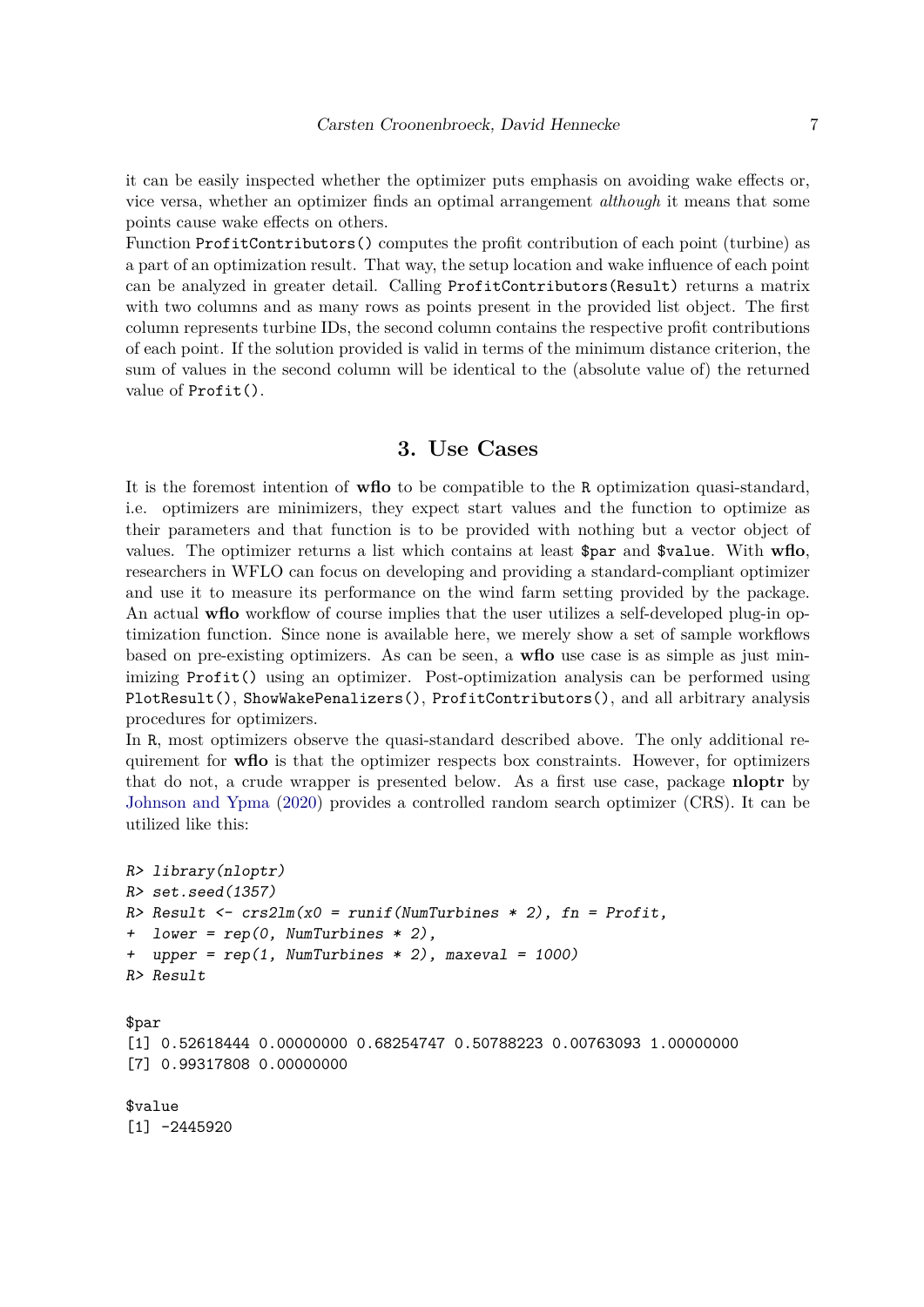

<span id="page-7-0"></span>Figure 1: Adjusted yield (AEP) in Germany.

\$iter [1] 1000

\$convergence [1] 5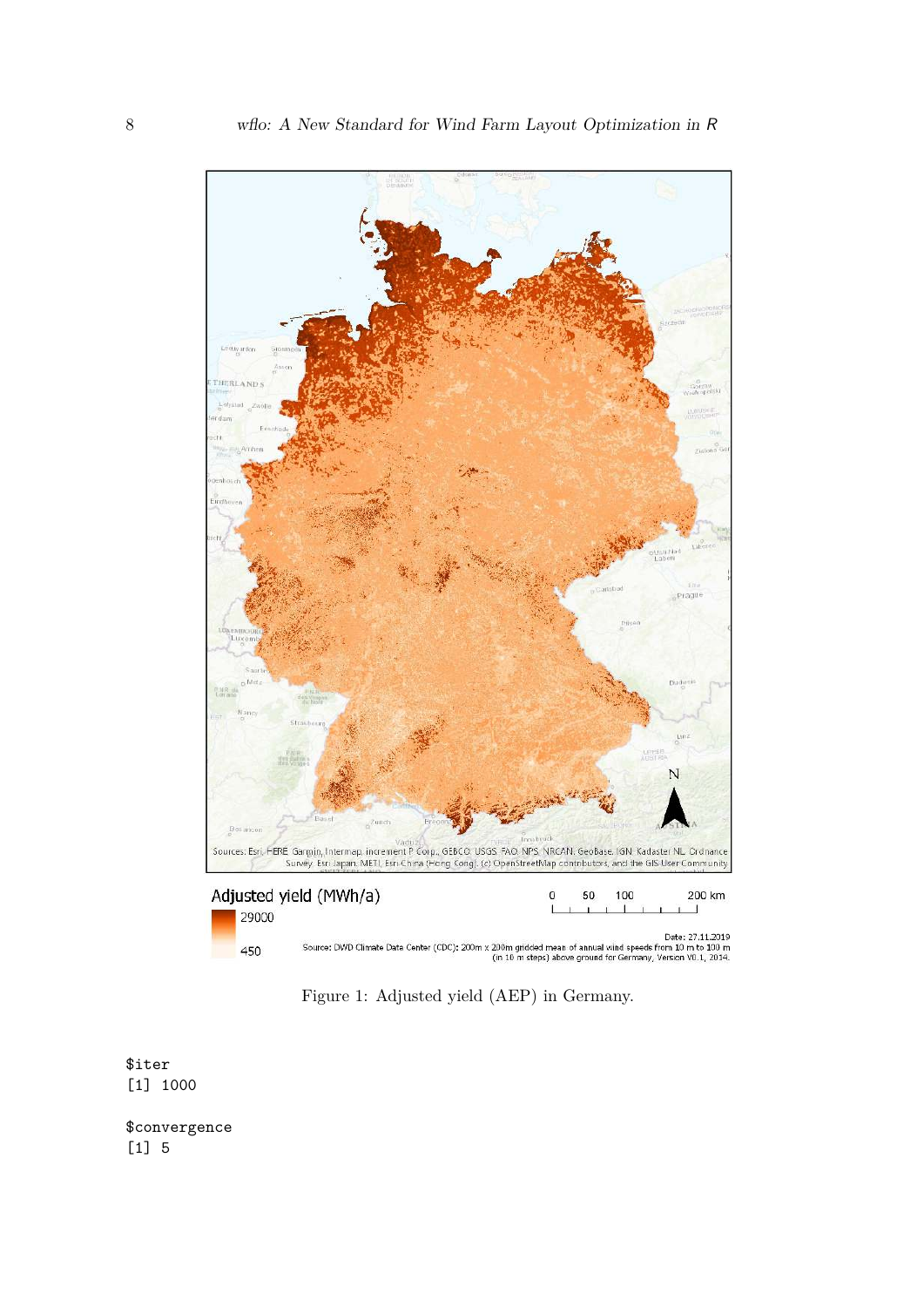## \$message [1] "NLOPT\_MAXEVAL\_REACHED: Optimization stopped because maxeval (above) was reached."

Many WFLO researchers use genetic algorithms to optimize their wind farms. In R, a sophisticated GA implementation is provided via package **rgenoud**:

```
R> library(rgenoud)
R> set.seed(1357)
R> Dom = cbind(rep(0, 2 * NumTurbines), rep(1, 2 * NumTurbines))
R> Result <- genoud(fn = Profit, nvars = 2 * NumTurbines,
+ starting.values = runif(NumTurbines * 2), Domains = Dom,
+ boundary.enforcement = 2, print.level = 0, max.generations = 10)
R> Result
$value
[1] -2445920$par
[1] 0.63471888 0.07437861 0.75549070 0.45151809 0.71210356 0.60946412
[7] 0.39055371 0.74300809
$gradients
[1] 0 0 0 0 0 0 0 0
$generations
[1] 10
$peakgeneration
[1] 3
$popsize
[1] 1000
$operators
[1] 122 125 125 125 125 126 125 126 0
Finally, particle swarm optimization (PSO) is another metaheuristic frequently used in WFLO.
Package psoBendtsen(2012) provides a straight-forward implementation:
```

```
R> library(pso)
R> set.seed(1357)
R> Result <- psoptim(par = runif(NumTurbines * 2), fn = Profit,
+ lower = rep(0, NumTurbines * 2),
+ upper = rep(1, NumTurbines * 2), control = list(maxit = 100))
R> Result
```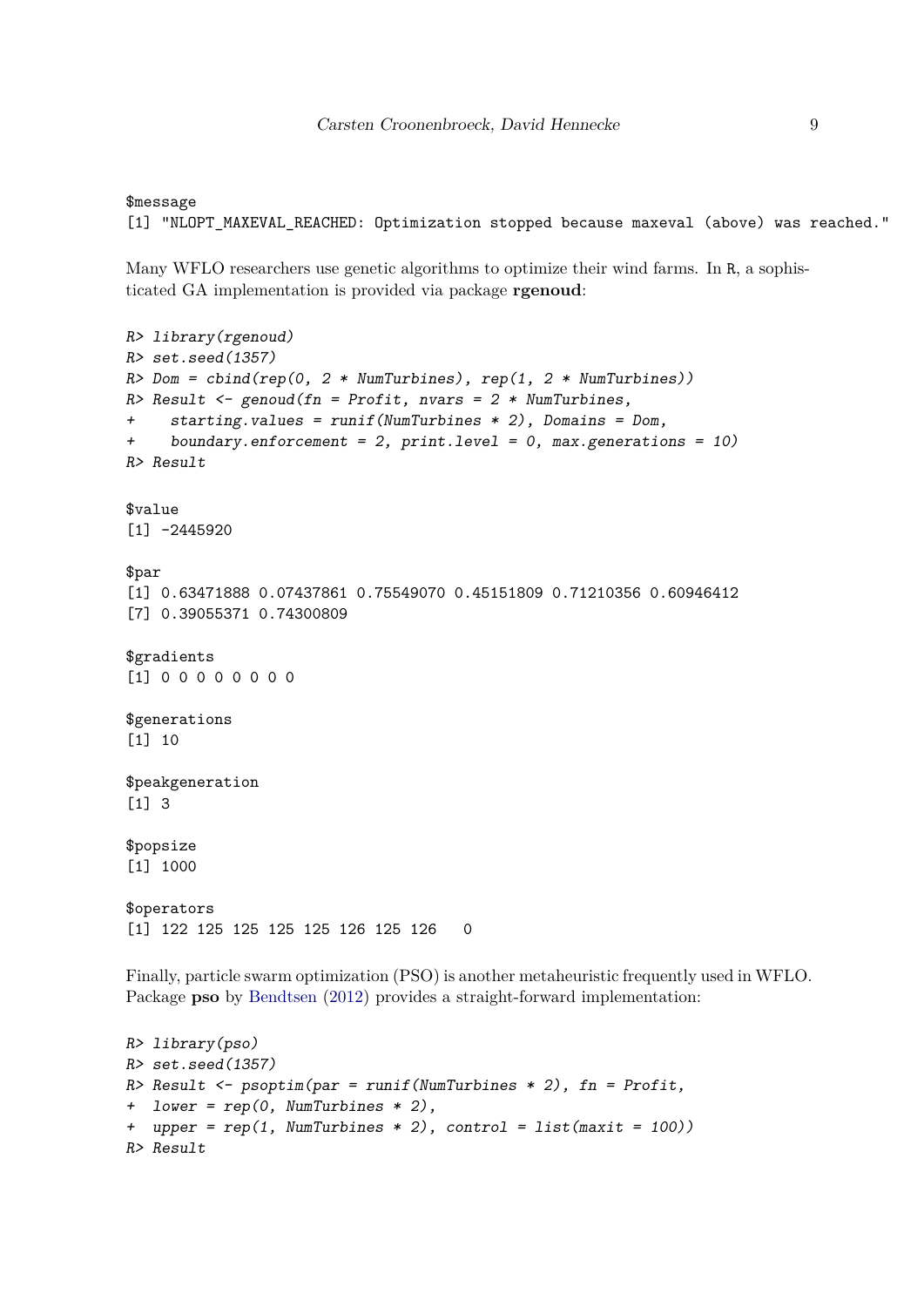\$par

\$value

```
[1] 0.72652240 0.59712130 0.57236300 0.01579696 0.18053081 1.00000000
[7] 0.97146140 0.00000000
```
[1] -2347996 \$counts function iteration restarts 1500 100 0

\$convergence [1] 2

\$message [1] "Maximal number of iterations reached"

For optimizers that do not provide box-constraint compliance, e.g. the SANN (simulated annealing) optimizer that is part of optim(), a simple wrapper can look like this:

```
R> lower <- rep(0, NumTurbines * 2)
R> upper <- rep(1, NumTurbines * 2)
R> Wrapper <- function(X)
+ {
+ xSel <- seq(from = 1, to = length(X) - 1, by = 2)
+ x <- X[xSel]
+ y <- X[xSel + 1]
+
+ if (any(x < lower) | any(x > upper) | any(y < lower) | any(y > upper))
+ {
+ return(sum(rep(e$FarmVars$UnitCost, length(x))))
+ }
+
+ return(Profit(X))
+ }
R> set.seed(1357)
R> Result <- optim(par = runif(NumTurbines * 2), fn = Wrapper,
+ method = "SANN", control = list(maxit = 1000))
R> Result
$par
[1] 0.10803079 0.80854446 0.69083803 0.03101098 0.78245983 0.57976510
[7] 0.85792951 0.17249118
$value
[1] -2251175
```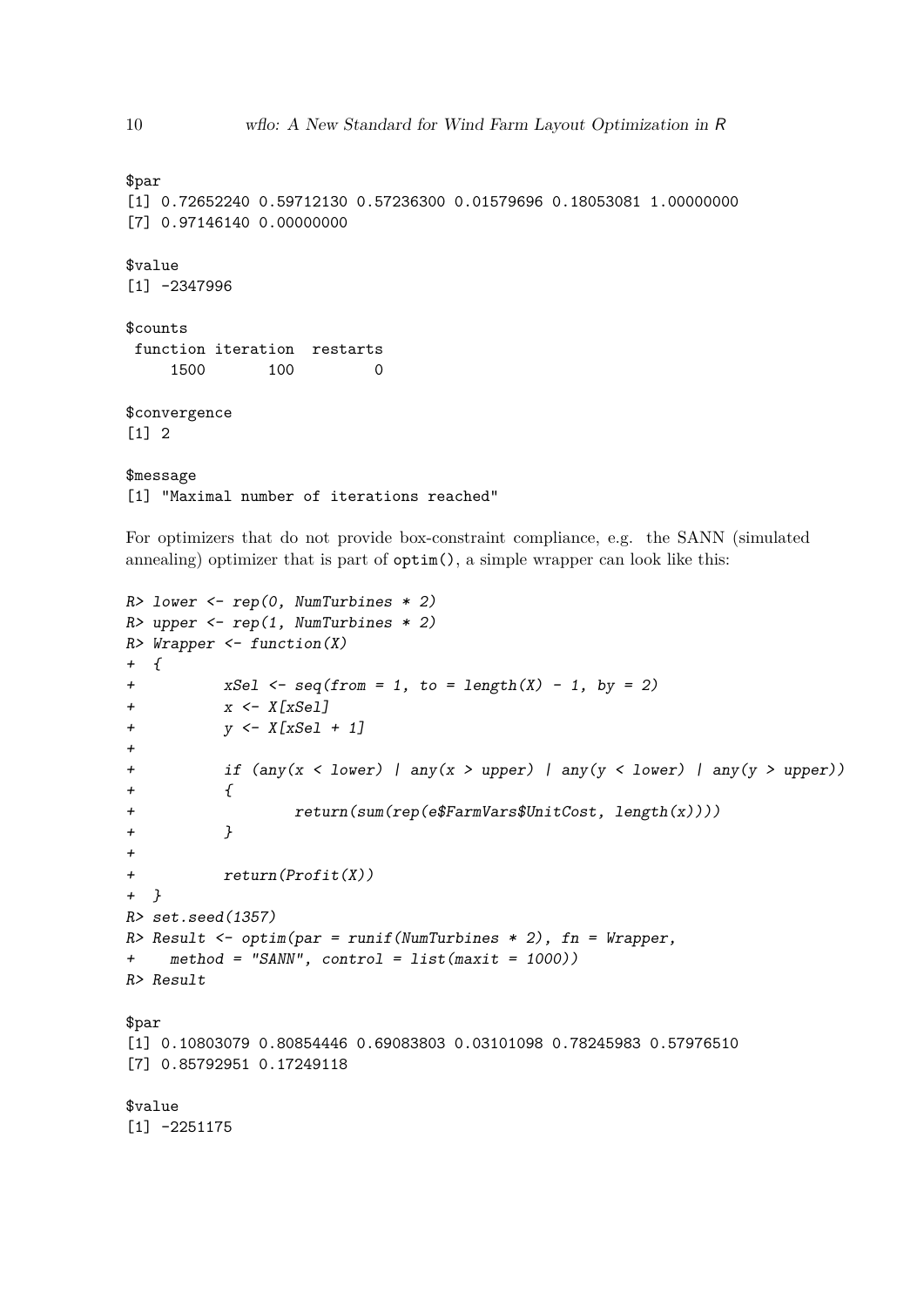```
$counts
function gradient
   1000 NA
$convergence
[1] 0
$message
```
NULL

Returning the sum of \$UnitCost if any point violates the constraints may seem crude. More sophisticated ways to deal with that are up to the researcher. For now, this simple wrapper gets the job done.

Replacing Cost() and Yield() functions by user defined code is straightforward and enables the researcher to incorporate more sophisticated models for these components, still using the integrated **wlfo** workflow. For example,

```
R> e$Cost <- function(x, y) #x, y \in R^n
+ {
+ retVal <- rep(e$FarmVars$UnitCost, min(length(x), length(y)))
+ retVal[x > 0.5] <- retVal[x > 0.5] * 2
+ return(retVal)
+ }
```
embeds a cost function that overly punishes turbine locations on the right (or eastern) half of the unit square. There is no fundamental reason to this as it is just a crude and simple proofof-concept example. In practice, users may want to setup a function that instead encompasses, e.g., (possibly non-linear) maintenance or opportunity cost. As to be expected, an optimizer run

```
R> set.seed(1357)
R> Result <- psoptim(par = runif(NumTurbines * 2), fn = Profit,
+ lower = rep(0, NumTurbines * 2), upper = rep(1, NumTurbines * 2),
+ control = list(maxit = 100))
R> Result
$par
[1] 0.38857592 0.38725629 0.18699895 0.11769514 0.02879376 1.00000000
[7] 0.00000000 0.00000000
$value
[1] -2332408$counts
 function iteration restarts
    1500 100 0
```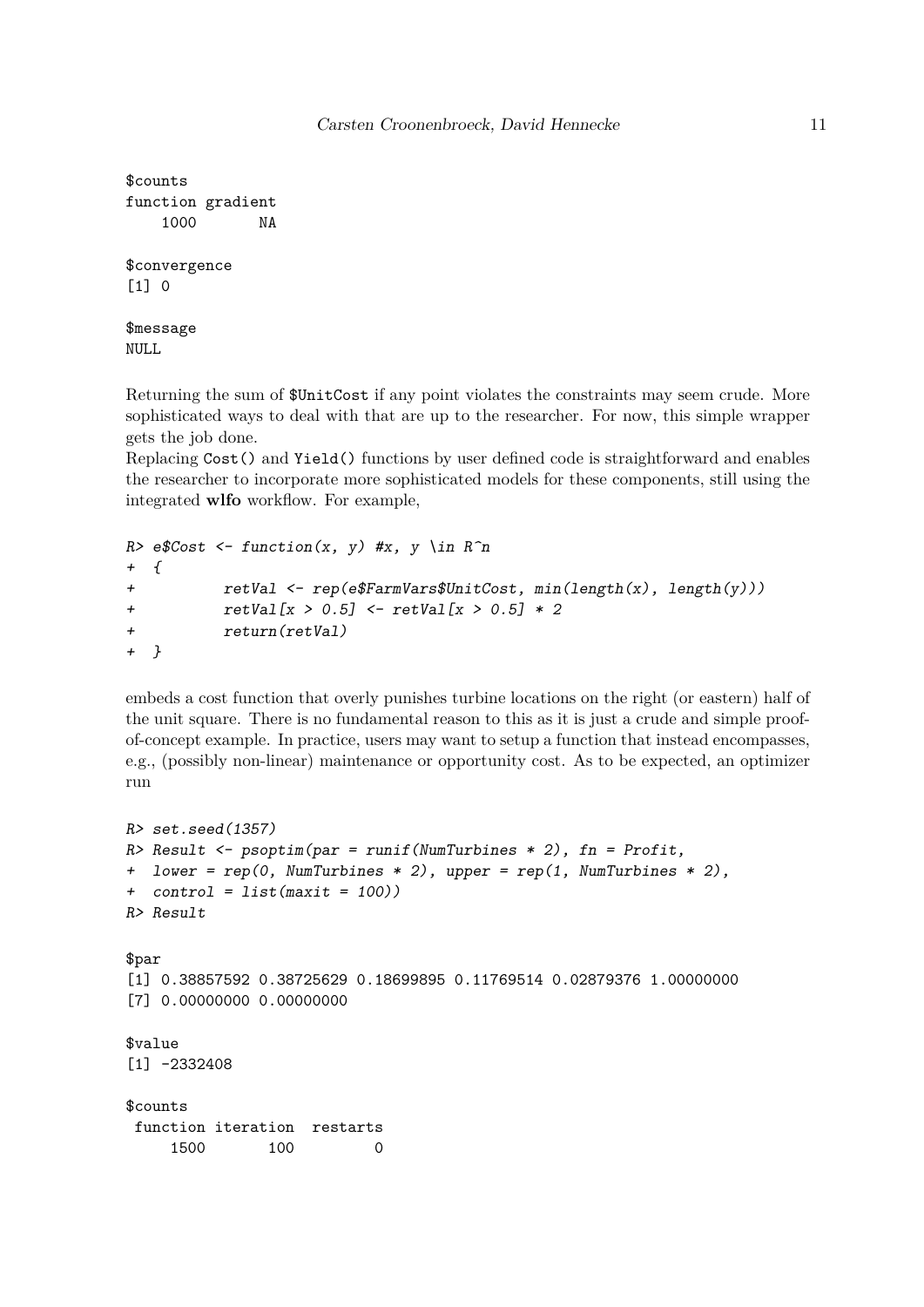```
$convergence
[1] 2
$message
[1] "Maximal number of iterations reached"
```

```
R> rm(Cost, envir = e)
```
returns locations on the left (or western) half of the wind farm. Note the last code line to remove the superimposed cost function. A more realistic idea for a cost based model could be that in many cases, turbine locations should a) keep their minimum distances, b) possess as little wake as possible, and c) still be as close to one another as possible to at the same time minimize wiring cost. A cost function that obtains that may be

```
R> e$Cost <- function(x, y)
+ {
+ n <- min(length(x), length(y))
+
+ retVal <- rep(e$FarmVars$UnitCost, n)
+
+ DistMat <- matrix(ncol = n, nrow = n)
+ for (i in 1:n)
+ {
+ for (j in 1:n)
+ {
+ DistMat[i, j] <- sqrt((x[i] - x[j]) ^ 2 + (y[i] - y[j]) ^ 2)
+ }
+ }
+ SumDist <- as.numeric()
+ for (i in 1:n) SumDist[i] <- sum(DistMat[i, ])
+
+ retVal <- retVal * SumDist
+ return(retVal)
+ }
R> rm(Cost, envir = e)
```
Similarly to  $Cost()$ , users can incorporate an alternative yield function that provides yield for each turbine individually. Profit() will automatically impose Jensen wake penalties on the result. For instance,

```
R> e$Yield <- function(x, y, AEP) #x, y \in R
+ {
+ return(x + y)
+ }
```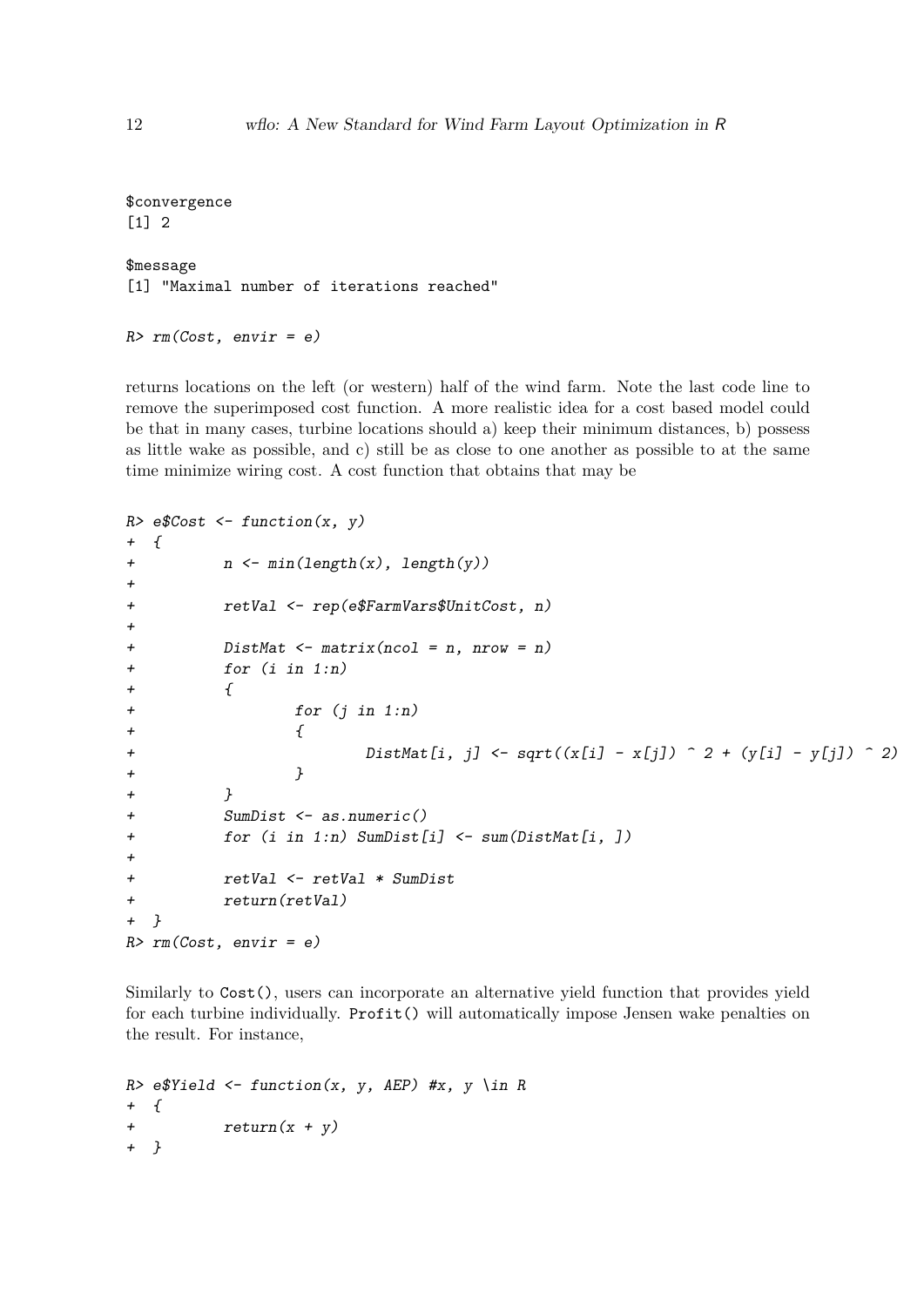is again a crude example. The function does not even evaluate AEP and provides a strong tendency of the turbine layout result to locate turbines in the topright corner, where both, x and y, take their largest values, however still keeping their minimum distance and still subject to wake penalties. A run

```
R> set.seed(1357)
R> Result <- psoptim(par = runif(NumTurbines * 2), fn = Profit,
+ lower = rep(0, NumTurbines * 2), upper = rep(1, NumTurbines * 2),
+ control = list(maxit = 100))
R> Result
$par
[1] 1.0000000 1.0000000 0.8449598 0.9981803 0.9238433 0.9306673
[7] 1.0000000 0.8584841
$value
[1] 399992.4
$counts
 function iteration restarts
     1500 100 0
$convergence
[1] 2
$message
[1] "Maximal number of iterations reached"
R> rm(Yield, envir = e)
```
returns a result as expected in that sense. Note, again, the last code line to remove the superimposed yield function.

The values returned by optimizers operating on the standard cost and yield functions through Profit() can be interpreted as negative profits in currency (Euros) immediately. As pso, CRS, and genoud each return a good result of  $-2445920$  (pso setup shown in Figure [7\)](#page-20-0), the setups found by these optimizers generate 2.4 mio. Euros of profit per year. The setup found via SANN generates 2.3 mio. Euros, a simple L-BFGS-B approach only 2.1 mio. Euros. Optimizers should compete in terms of the returned values, higher (absolute) profits are better.

Using function ProfitContributors(), the influence of each turbine on the total profit can be analyzed using the following code chunk, while using the second column values as labels for PlotResult() results in Figure [8:](#page-21-0)

```
R> NumTurbines <- 4
R> set.seed(1235)
R> Result <- optim(par = runif(NumTurbines * 2), fn = Profit,
```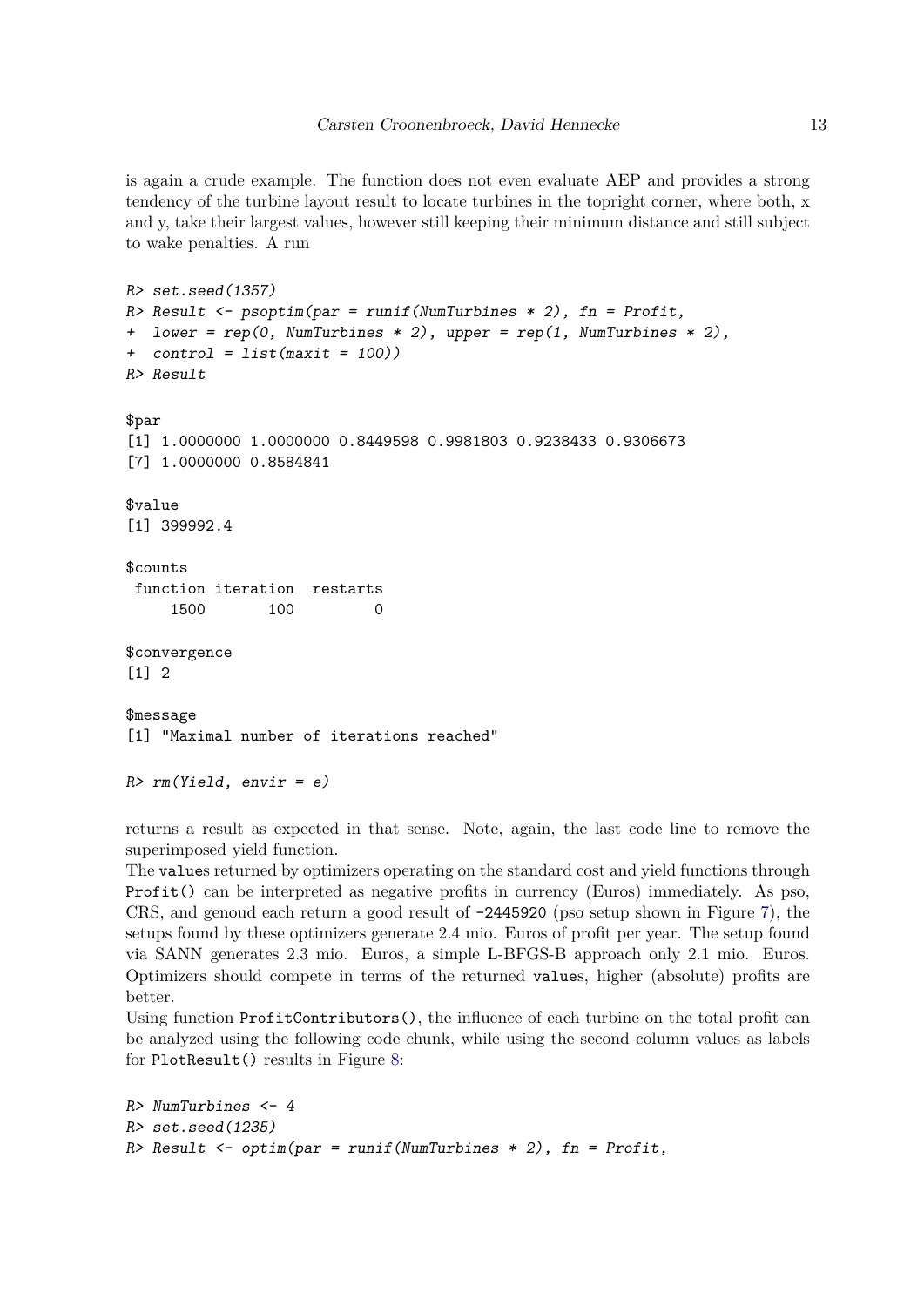```
+ method = "L-BFGS-B", lower = rep(0, NumTurbines * 2),
+ upper = rep(1, NumTurbines * 2), control = list(maxit = 10))
R> Contribs <- ProfitContributors(Result)
R> Contribs
    Turbine Profit
[1,] 1 473491.1
[2,] 2 499280.9
[3,] 3 554724.1
[4,] 4 324832.1
```

```
R> PlotResult(Result, DoLabels = TRUE, Labels = Contribs[, 2])
```
We emphasize that increasing the number of turbines to a more reasonable number increases feature space dimension, and with it, the necessity for increased iterations, population sizes, generations, or whatever tuning parameter necessary for the optimizer to more profoundly explore the problem space. Gradient-based optimizers might come in handy, then. So far, for a 20 turbines setting, e\$FarmVars\$BenchmarkSolution provides an orientation (the plots are shows in Figures [9](#page-22-0) and [10,](#page-23-0) respectively):

```
R> Result <- list(par = e$FarmVars$BenchmarkSolution)
R> Result$value <- Profit(Result$par)
R> Result
$par
 [1] 0.66681197 0.51920366 0.40001173 0.73883743 0.39199855 0.29543266
 [7] 0.83333332 0.36453646 0.84200820 0.17836044 0.58333332 0.20833333
[13] 0.77751433 0.57246404 0.13369234 0.08333335 0.00000000 1.00000000
[19] 0.04166667 0.12246495 0.53759769 0.03688077 0.57690332 0.41578636
[25] 0.75026990 0.42526027 0.63112939 0.07676504 0.98465420 0.02097486
[31] 0.44808668 0.64066857 0.43917715 0.88938042 0.37499991 0.19688800
[37] 0.40500598 0.40134872 0.91059693 0.08887331
```

```
$value
```

```
[1] -11622939
```
*R> PlotResult(Result) R> ShowWakePenalizers(Result)*

# **4. Conclusion**

<span id="page-13-0"></span>**wflo** is an approach to provide a level playing field for researchers in WFLO: It makes the necessary data available at high quality and contains a useful set of functions that takes the necessity to implement a wake model and a specific problem function away from the researcher, enabling her/him to entirely focus on the actual job, which is the optimizer itself.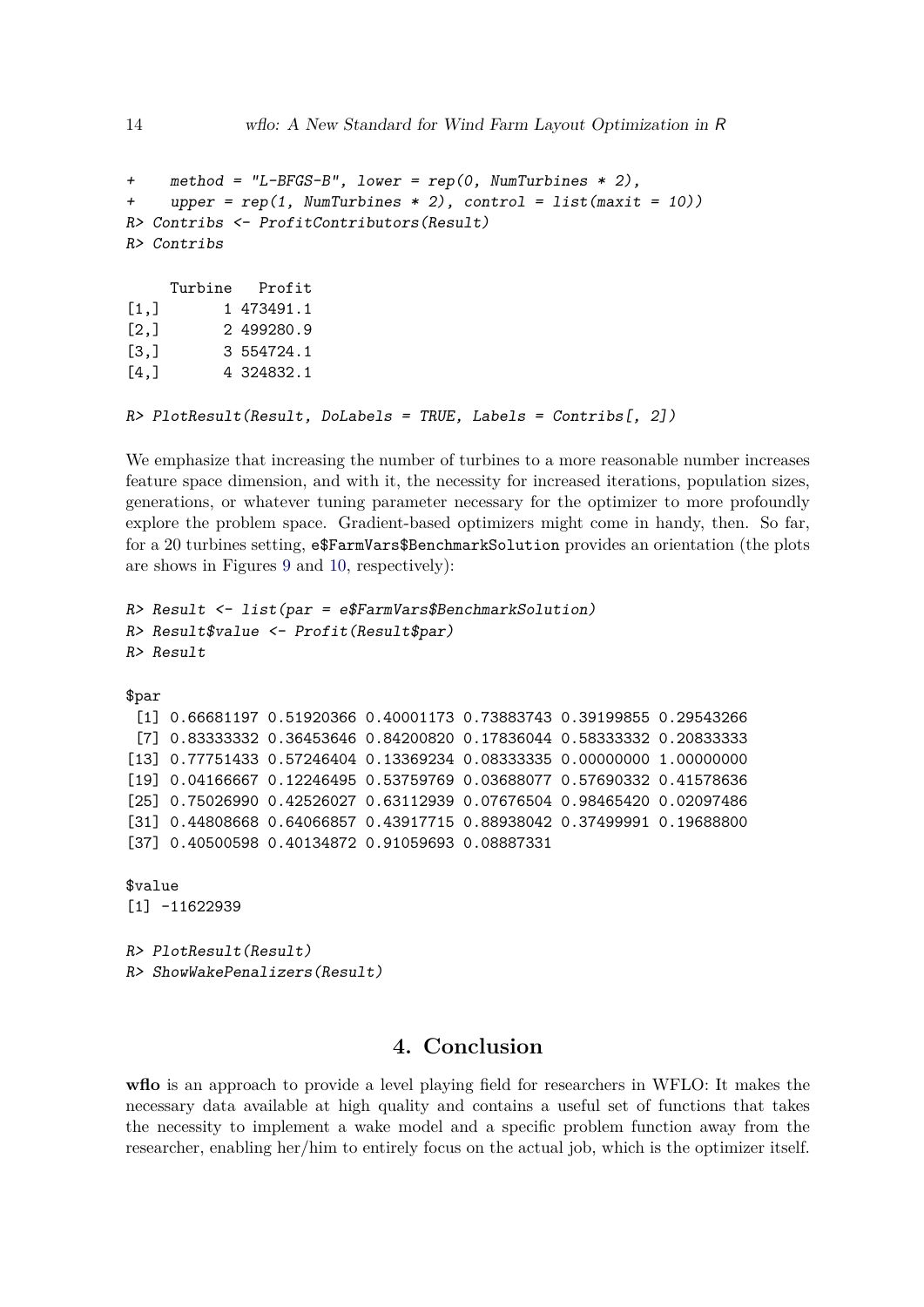Furthermore, a unified benchmark is provided.

A number of turbines to place of around four is a good start to obtain first experience with **wflo**. Things become however really challenging if, say, 20 turbines are to be placed. Every WFLO researcher is invited to try her/his approach with **wflo** to get to see how competitive the contributed approach really is.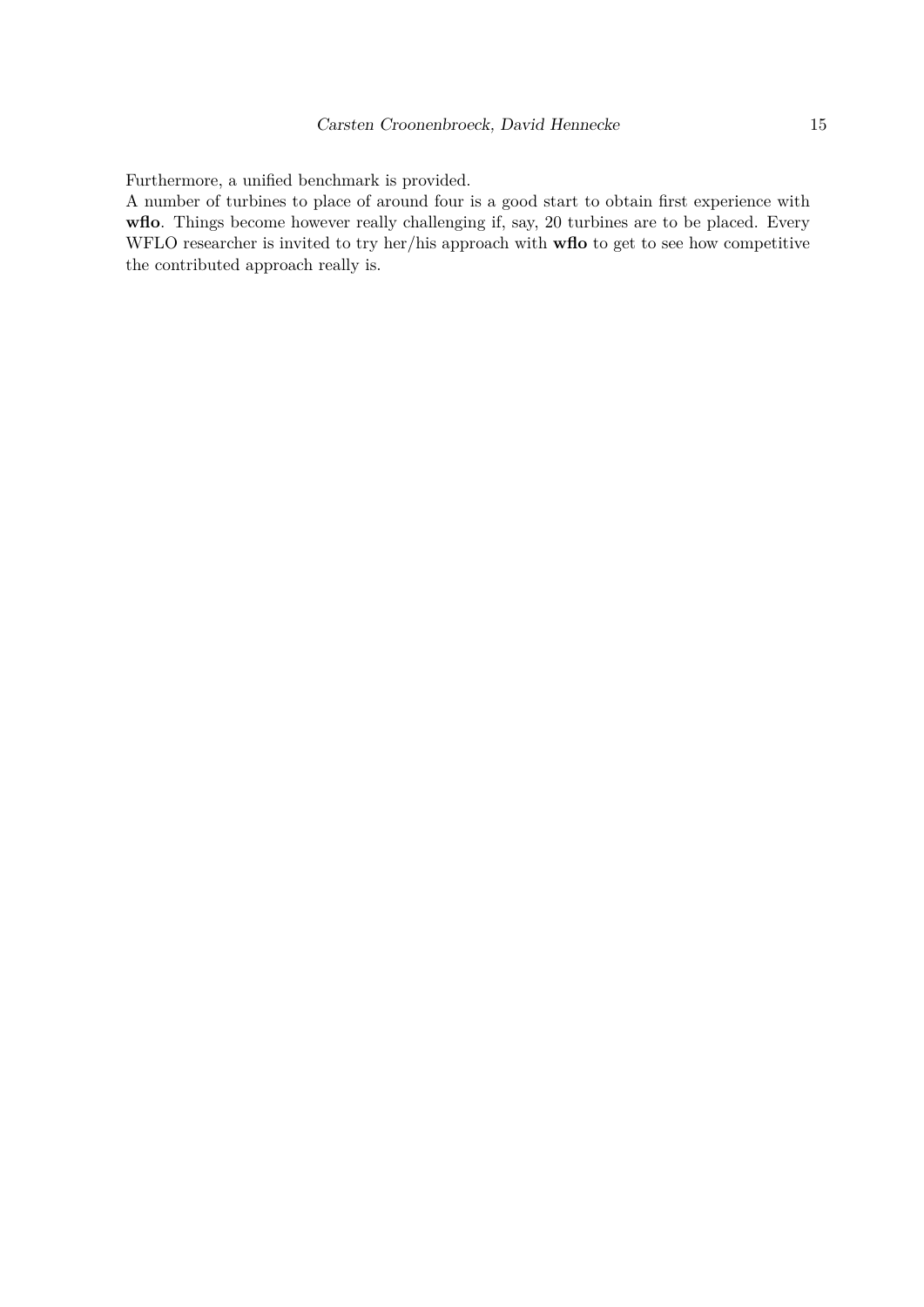

<span id="page-15-0"></span>Figure 2: Wind speed and wind direction in Germany.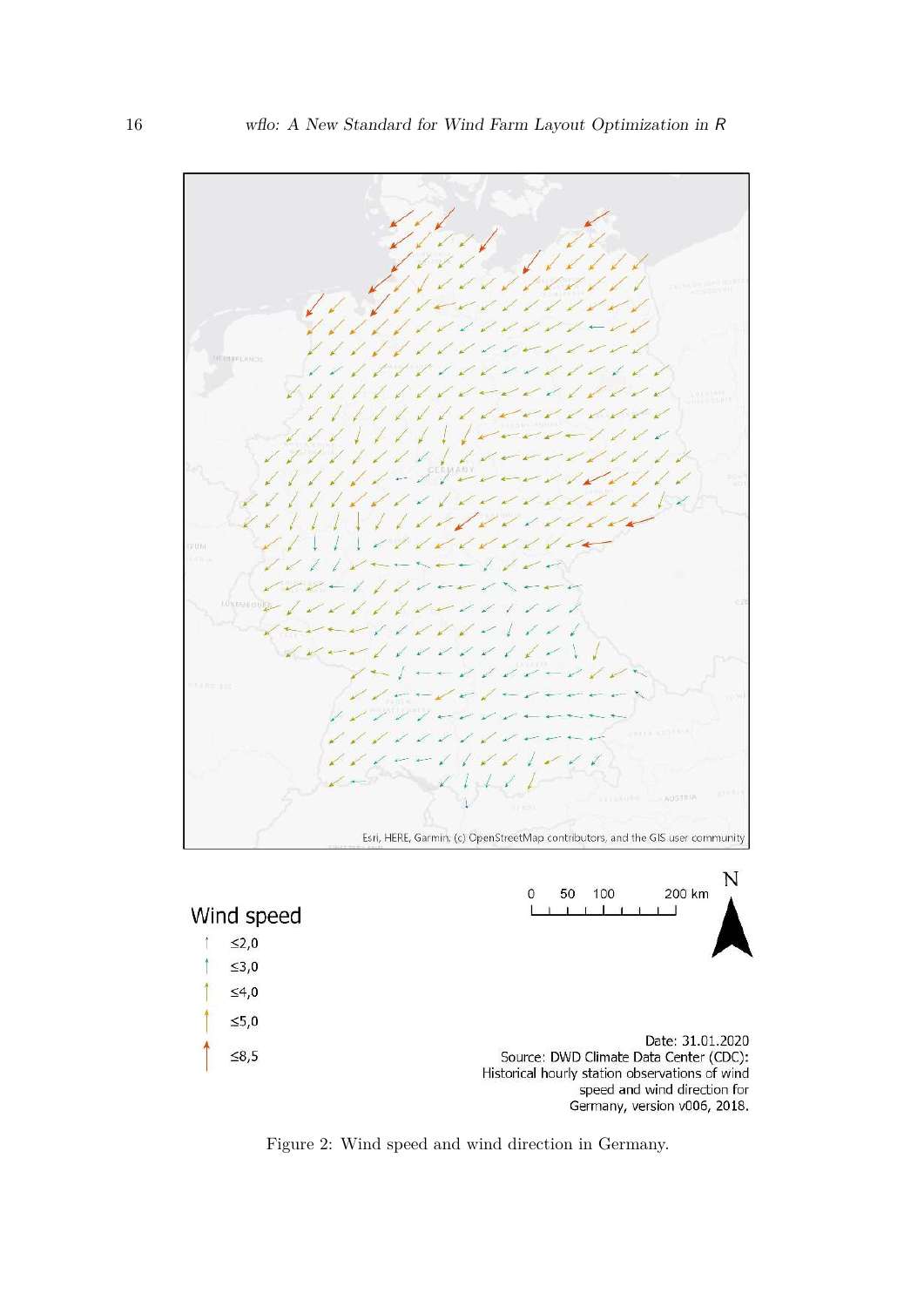

<span id="page-16-0"></span>Figure 3: Image plots for the seven slots in FarmData. Lighter shades of blue indicate larger values, darker ones indicate low values.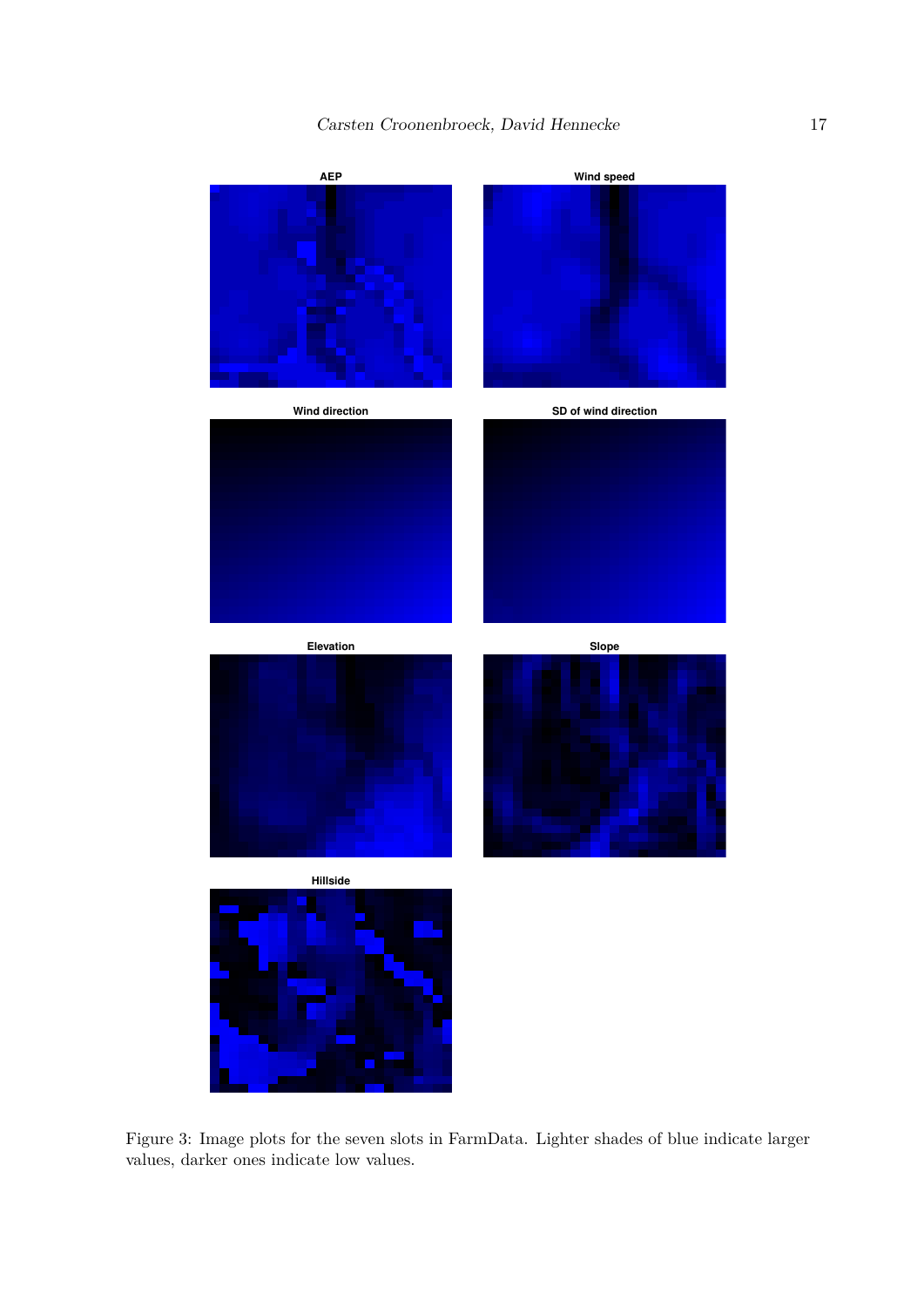<span id="page-17-0"></span>

Figure 4: PlotResult() showing the benchmark area, four turbines, L-BFGS-B optimizer.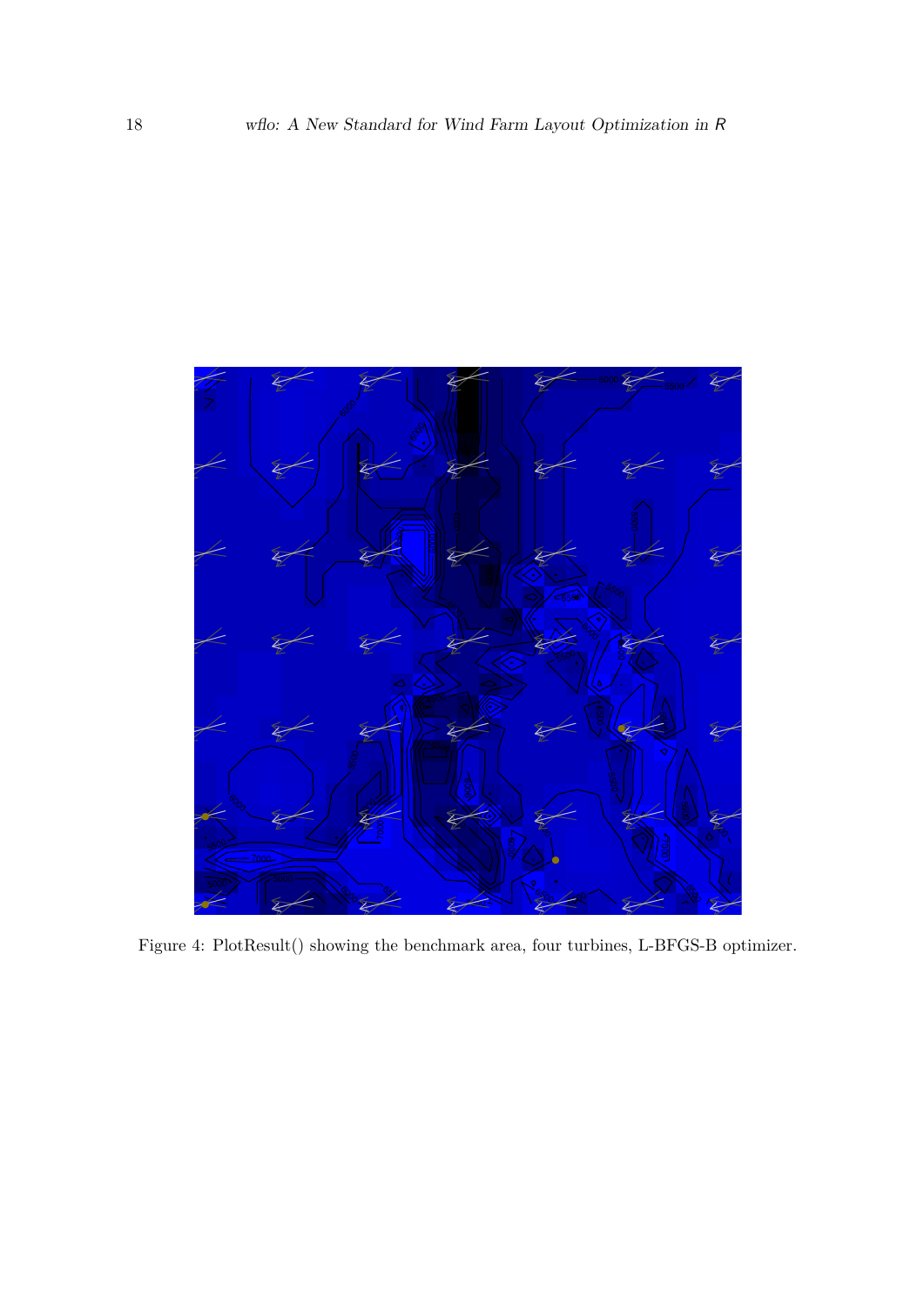<span id="page-18-0"></span>

Figure 5: Alternative testing ground, together with a first solution.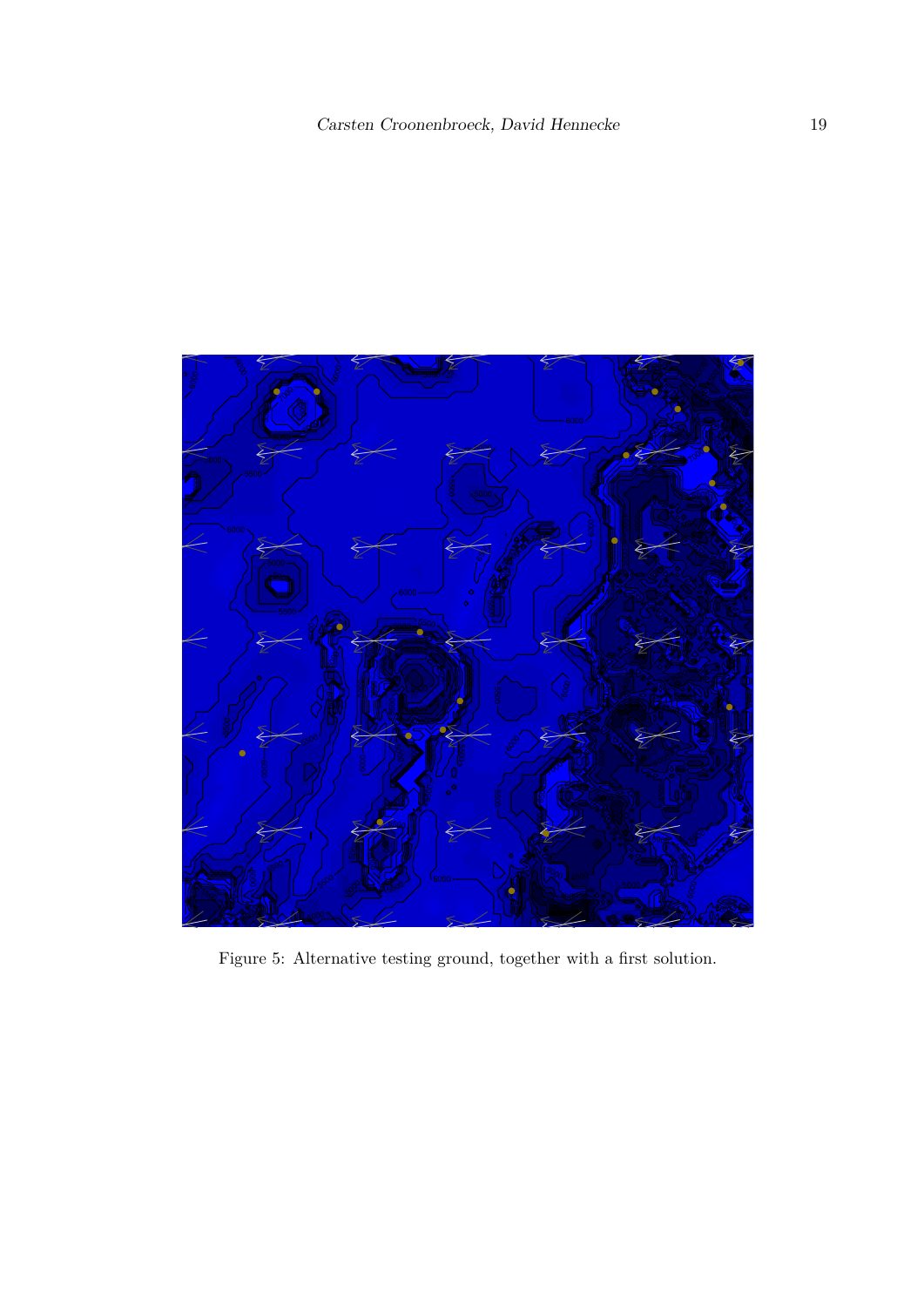

<span id="page-19-0"></span>Figure 6: ShowWakePenalizers() showing the wake structure in the benchmark area, four turbines, L-BFGS-B optimizer.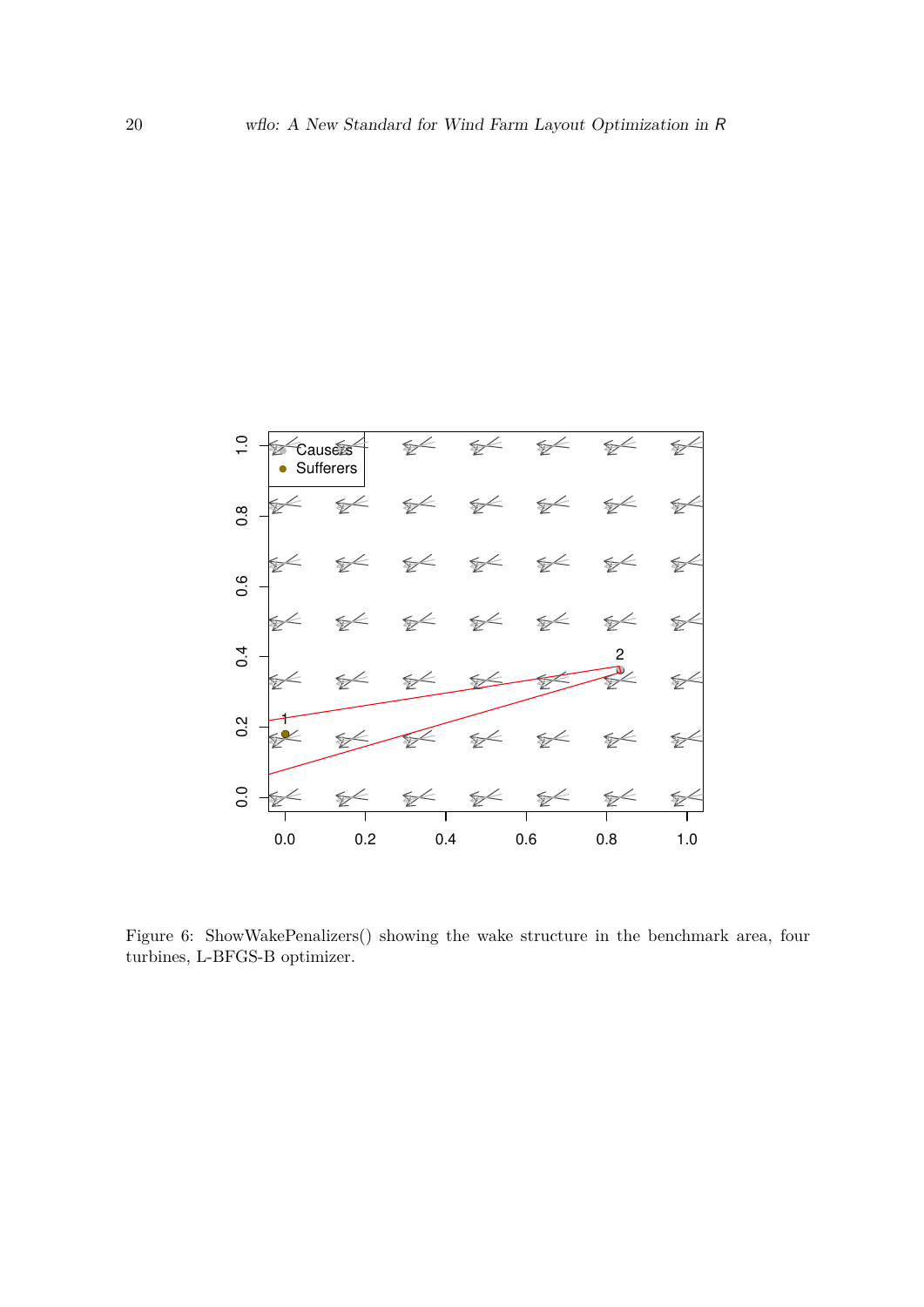<span id="page-20-0"></span>

Figure 7: PlotResult() showing the pso optimizer result, four turbines.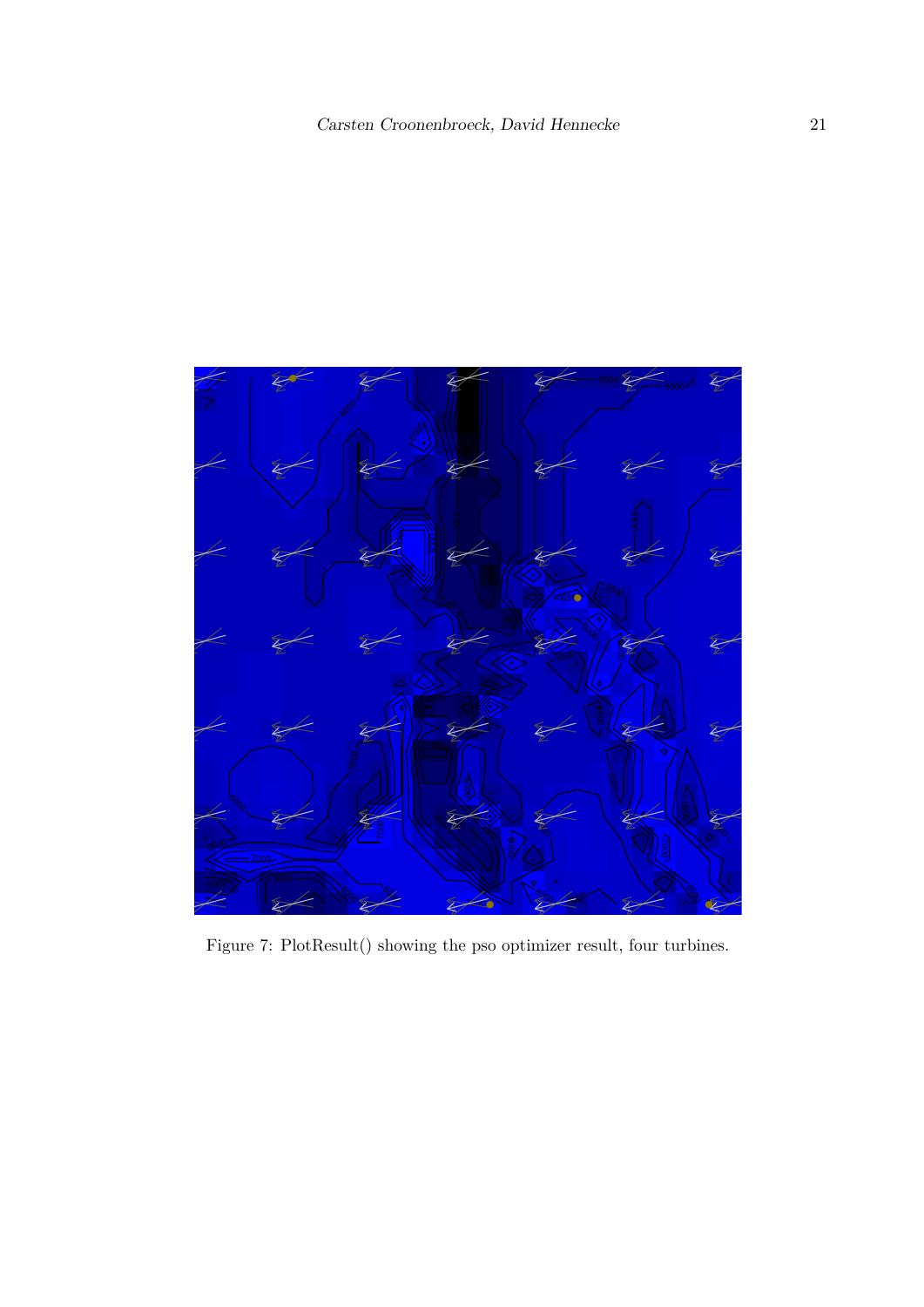<span id="page-21-0"></span>

Figure 8: PlotResult() showing an L-BFGS-B result (four turbines), imposing the values returned by ProfitContributors() as labels.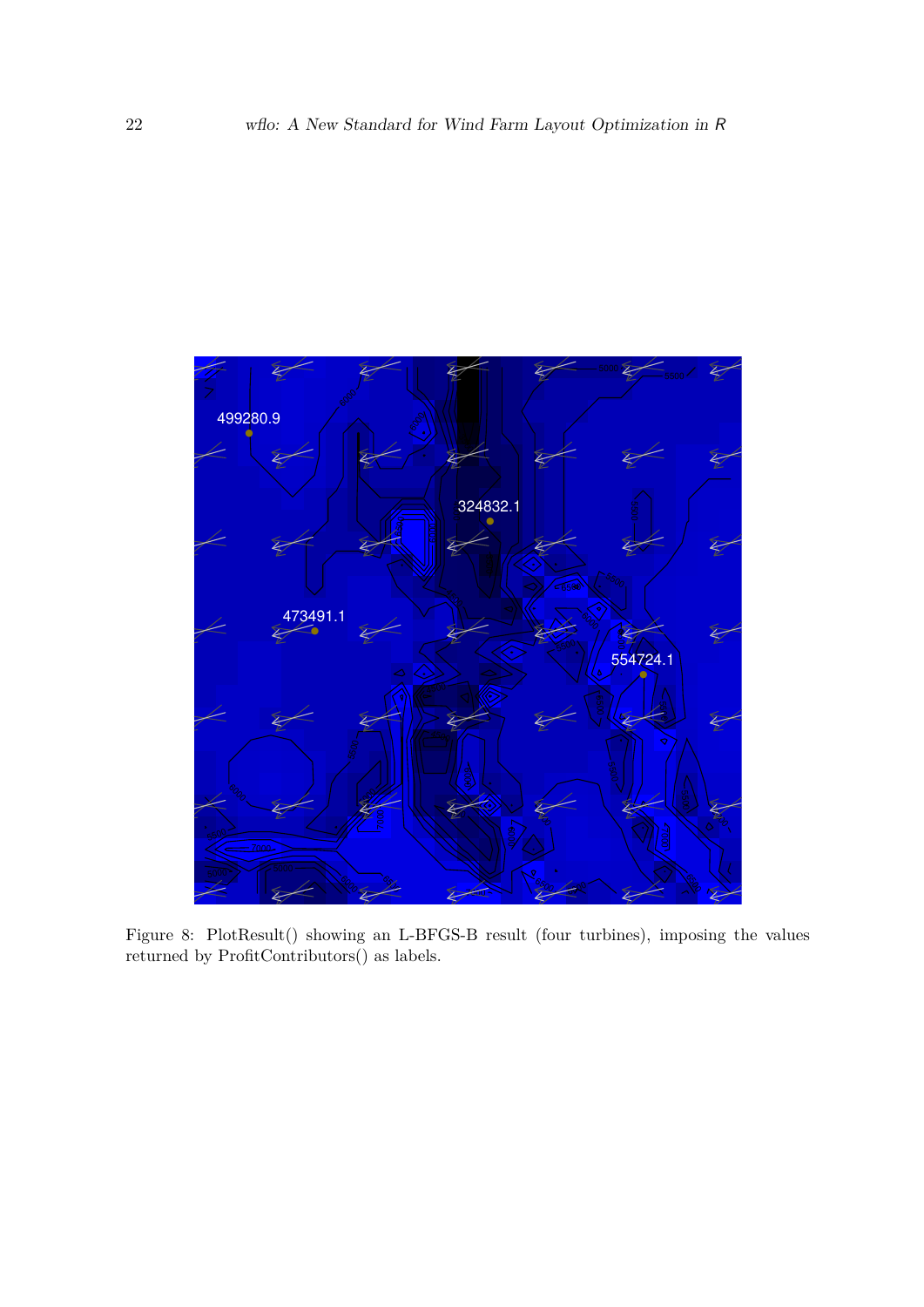<span id="page-22-0"></span>

Figure 9: PlotResult() showing the 20 turbines benchmark setup result.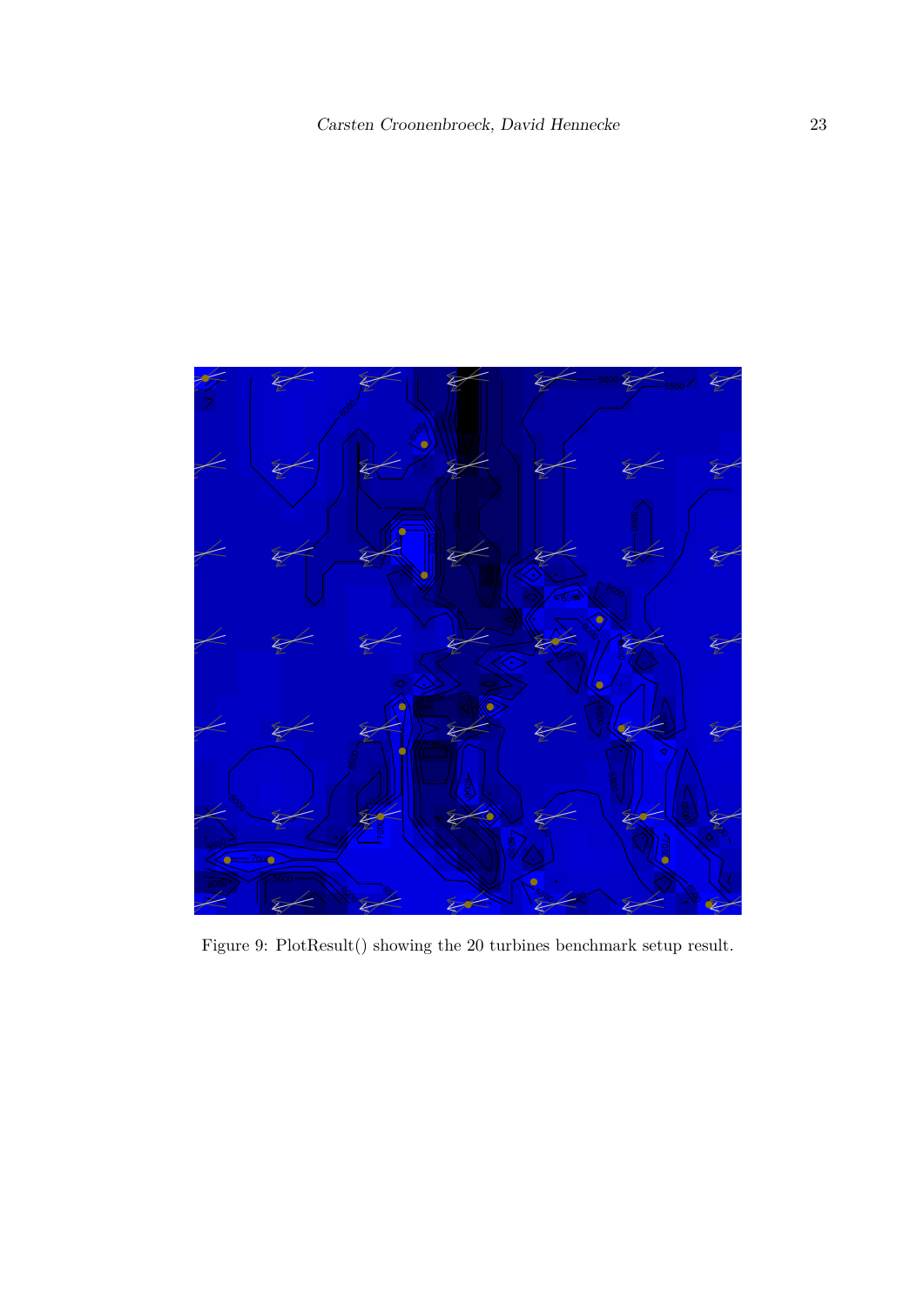

<span id="page-23-0"></span>Figure 10: ShowWakePenalizers() showing the 20 turbines benchmark wake structure result.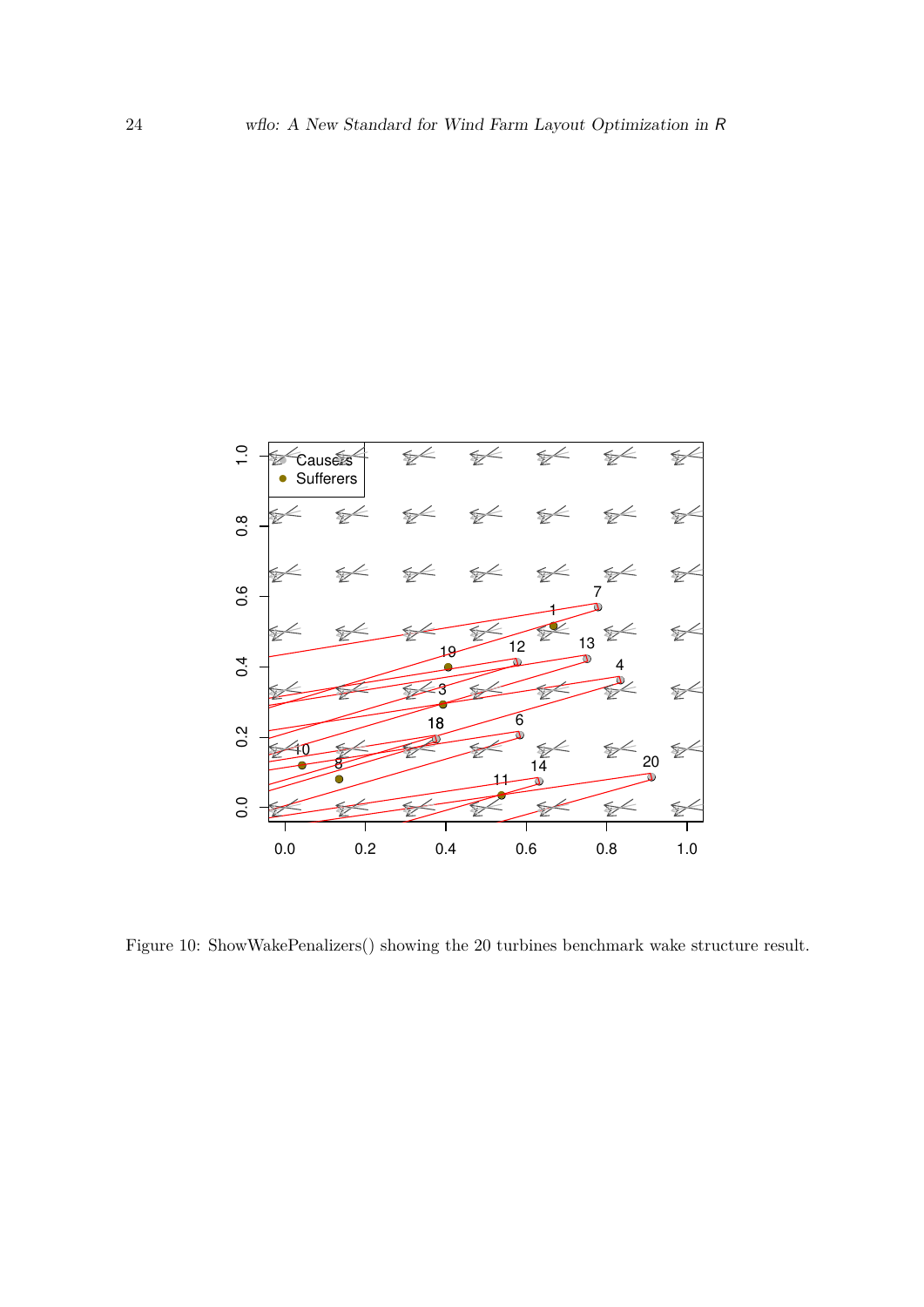# **References**

- <span id="page-24-13"></span>Abdulrahman M, Wood D (2017). "Investigating the Power-COE trade-off for wind farm layout optimization considering commercial turbine selection and hub height variation." *Renewable Energy*, **102**, 267–278.
- <span id="page-24-7"></span>Antonini EG, Romero DA, Amon CH (2020). "Optimal design of wind farms in complex terrains using computational fluid dynamics and adjoint methods." *Applied Energy*, **261**, 1–12.
- <span id="page-24-8"></span>Baker NF, Stanley AP, Thomas JJ, Ning A, Dykes K (2019). "Best Practices for Wake Model and Optimization Algorithm Selection in Wind Farm Layout Optimization." In *Golden, CO: National Renewable Energy Laboratory*.
- <span id="page-24-15"></span>Bendtsen C (2012). URL <https://cran.r-project.org/package=pso>.
- <span id="page-24-4"></span>Chen Y, Li H, Jin K, Song Q (2013). "Wind farm layout optimization using genetic algorithm with different hub height wind turbines." *Energy Conversion and Management*, **70**, 56–65.
- <span id="page-24-10"></span>EEG (2017). "Erneuerbare-Energien-Gesetz - EEG 2017." URL [https://www.](https://www.gesetze-im-internet.de/eeg_2014/BJNR106610014.html) [gesetze-im-internet.de/eeg\\_2014/BJNR106610014.html](https://www.gesetze-im-internet.de/eeg_2014/BJNR106610014.html).
- <span id="page-24-12"></span>Frandsen S (1992). "On the wind speed reduction in the center of large clusters of wind turbines." *Journal of Wind Engineering and Industrial Aerodynamics*, **39**(1–3), 251–265.
- <span id="page-24-0"></span>Garey MR, Johnson DS (1979). *Computers and Intractability: A Guide to the Theory of NP-Completeness*. W. H. Freeman and Company.
- <span id="page-24-6"></span>Giovanni G (2019). "A novel method for wind farm layout optimization based on wind turbine selection." *Energy Conversion and Management*, **193**, 106–123.
- <span id="page-24-1"></span>Jensen N (1983). "A note on wind generator interaction. Technical Report Riso-M-2411." *Technical report*, Riso National Laboratory.
- <span id="page-24-14"></span>Johnson SG, Ypma J (2020). URL <https://nlopt.readthedocs.io/en/latest/>.
- <span id="page-24-3"></span>Kirchner-Bossi N, Porte-Agel F (2018). "Realistic Wind Farm Layout Optimization through Genetic Algorithms Using a Gaussian Wake Model." *energies*, **11**(3268), 1–26.
- <span id="page-24-11"></span>Mebane W, Sekhon JS (2011). "Genetic Optimization Using Derivatives: The rgenoud package for R." *Journal of Statistical Software*, **42**(11), 1–26.
- <span id="page-24-5"></span>Park JW, An BS, Lee YS, Jung H, Lee I (2019). "Wind farm layout optimization using genetic algorithm and its application to Daegwallyeong wind farm." *JMST Advances*, **1**, 249–257.
- <span id="page-24-9"></span>R Core Team (2017). *R: A Language and Environment for Statistical Computing*. R Foundation for Statistical Computing, Vienna, Austria. URL <https://www.R-project.org/>.
- <span id="page-24-2"></span>Shakoor R, Hassan MY, Raheem A, Wu YK (2016). "Wake effect modeling: A review of wind farm layout optimization using Jensen's model." *Renewable and Sustainable Energy Reviews*, **58**, 1048–1059.